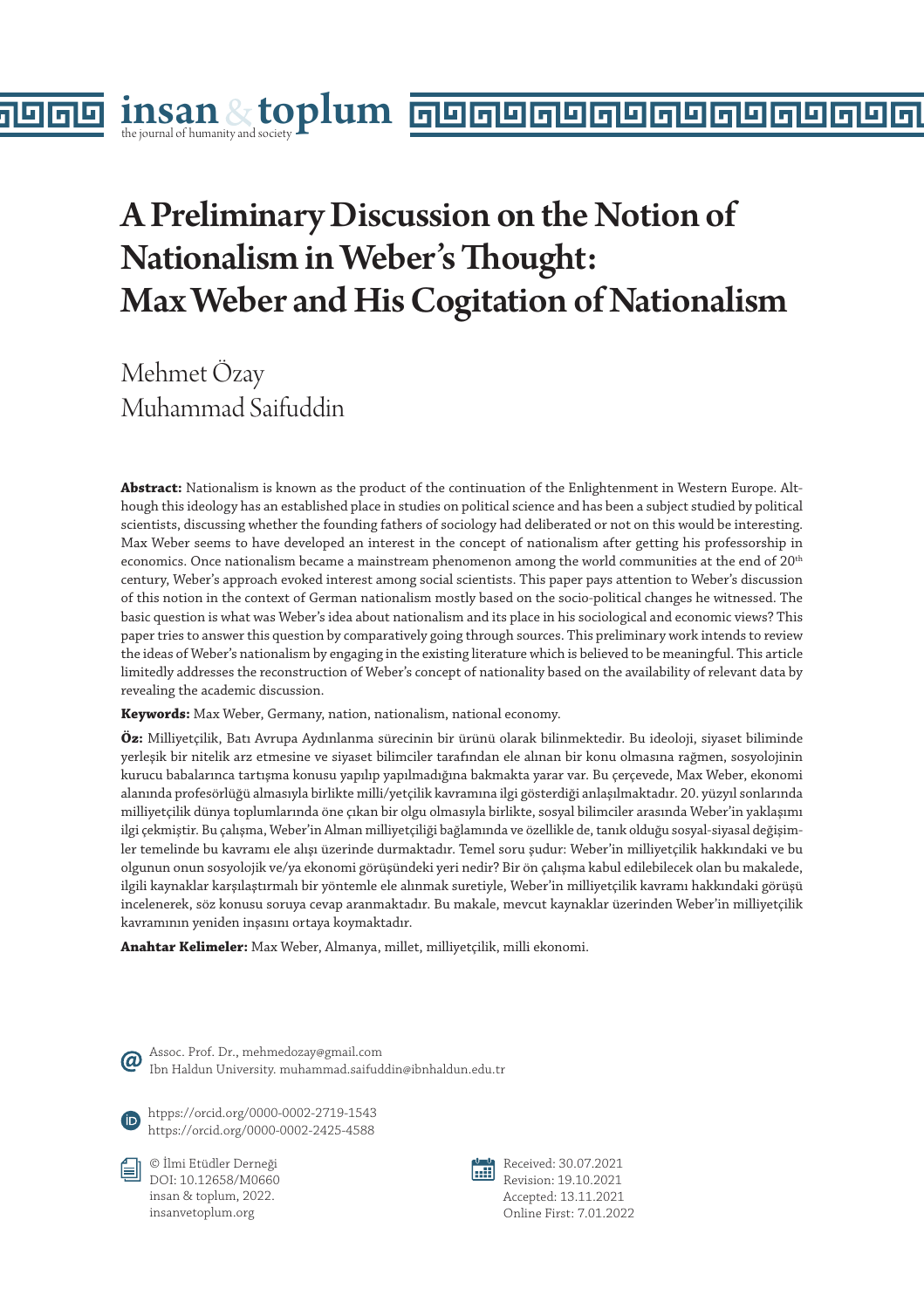## Introduction

The notion of nationalism has a long formative history starting with some of the premature ideas and structures during the time of the Romans until the end of the French Revolution in the late 18th century (Renan, 1992, p. 2). Although the concept of nation is no doubt a complicated phenomenon, what has made it notorious over the centuries is its connection with the initiation of modern capitalism (Anderson, 2006, p. 37). Moreover, nationalism as an ideology is the product of modernity, whose fundamental characteristics have been molded by Enlightenment thought in Western Europe.

This notion obviously developed throughout successive periods such as the Reformation in the first part of 16<sup>th</sup> century, the religious wars between the Protestants and Catholics as observed mostly in the second part of 16<sup>th</sup> and first part of the 17<sup>th</sup> centuries, as well as in the Renaissance and the French Revolution (1789). As the consequence of this *longué durèe*, modern nation states were constructed in alignment with a certain type of ideological stance toward nationalism, which observed the "transformation of the community of subjects to the community of citizens" (Scott, 2017, p. 163; Ay, 2004, p. 224). $^1$  This crucial change has been functionally and definitively studied in European social science. As socio-political changes happen, social scientists in particular take these changes into account and venture to conceptualize them. Meanwhile, the question also occurs as to whether scholarly circles have ideological affiliations with nationalism.

The modern concept of nationalism attracted the attention of social scientists such as Max Weber in the  $19<sup>th</sup>$  and early  $20<sup>th</sup>$  centuries. When compared with the other founding fathers of sociology, Weber can be seen to have had a peculiar way of understanding nationalism. As will be clarified in the following pages, Weber described himself as an "economic nationalist" (Weber & Fowkes, 1980, pp. 436, 438, 442; Roth, 2006, p. 185; Palonen, 2001, p. 197; Church, 2011) in relation to his approaches to certain economic aspects of the German state. This is believed to have been mostly initiated by his study of economics focusing on the agrarian problems of the then German industrialized nation-state, which Weber advocated as having strong capitalist foundations. This approach is observed in his statements against the economic stance of the *Junkers*, which were creating disadvantageous conditions

<sup>1</sup> This notion is connoted with the reformation movement that emerged through the accounts of Martin Luther in Germany or German Humanists and are credited to the premature context of nation/nationality which was developed to be anti-Italian and anti-papal. The latter at the same time, refers to the secular content of the concept (Scott, 2017, p. 162).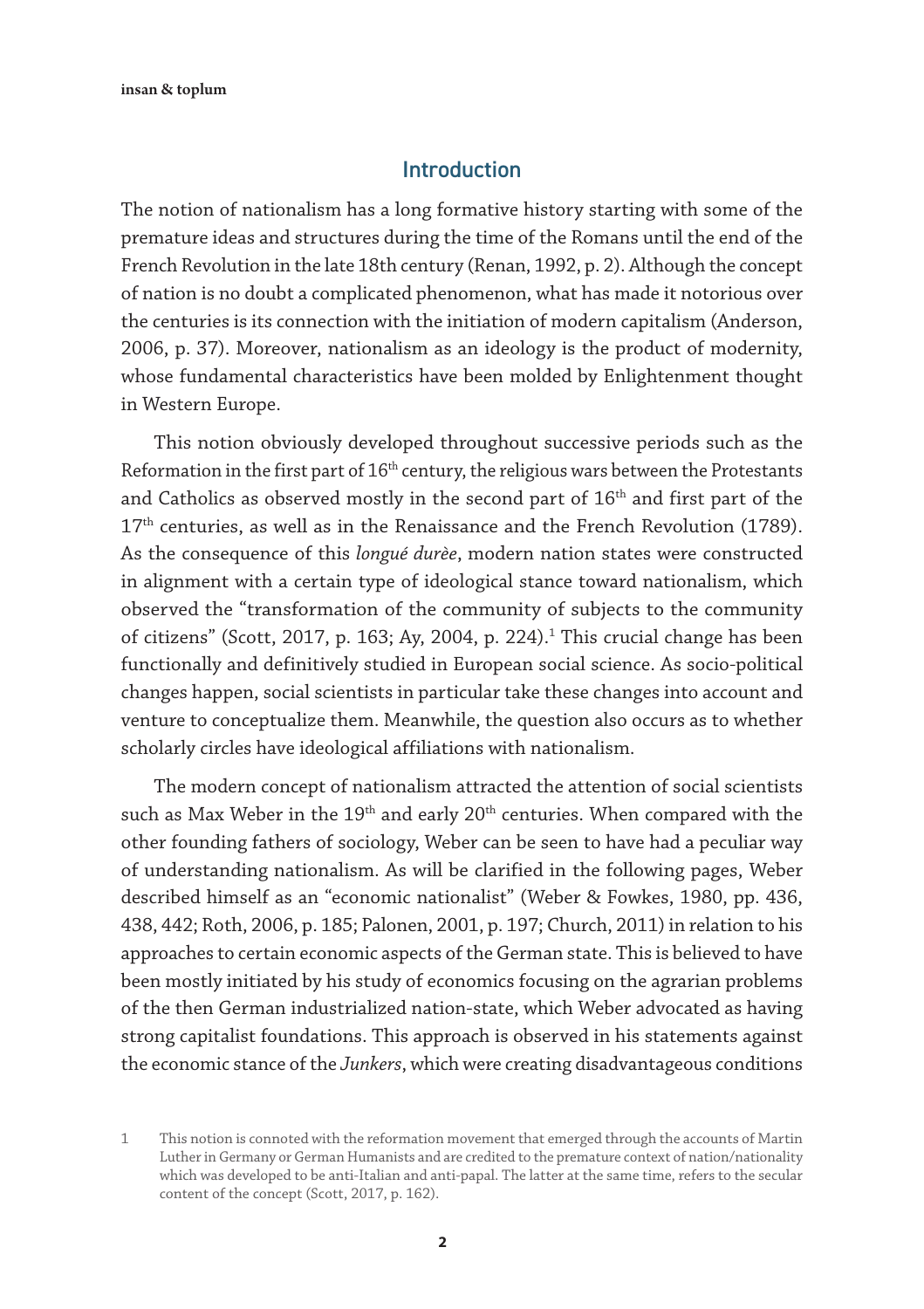for the German economy in competition with other nation-states (Swedberg, 2003, p. 287; Kim, 2002, p. 443).

Highlighting some pertinent questions is appropriate here, such as what was Weber's notion of nationalism about? What spurred him to work upon this theme? In which context did he deal with the concept of nationalism? What discussions did his thought result in among scholarly circles? One should note this paper does not describe the notions of nationalism and sociology of nationalism Max Weber developed. However, referring to Weber's own writings and the critical perspectives developed by other researchers is inevitable when trying to comprehend the issue of nationalism. His stance against the notion of nationalism will be analyzed by referring to the established literature and his own writings as much as possible and by reaching a conclusion after all the discussions. Although no exact definition of nationalism is found in Weber's accounts, he is assumed to have related nationalism with modern states that have the peculiarity of having determined territories (Weber, 2004, pp. 33, 38).

These features might be regarded as restrictive forms of German peculiarities during his lifetime. In the following decades, Weber additionally became closely observant of the developments commencing from the social and political symptoms of World War I, in particular the issue of nation-states and international politics in Europe afterward. Although he was not actively involved in any political parties, he was affiliated with certain professional bodies. $^2$  For instance, this institution's primary interest in political parties was what attracted him to becoming a member of *Verein für Sozialpolitik* in 1873 (Mayer, 1956, pp. 23, 25; Mueller. 1986, pp. 4, 5;

2 Weber entered into quasi-socio-political movements, such as the Protestant Social Congress in which his cousin Otto Baumgarten had played a salient role since its establishment in 1890 (Roth, 1993, p. 152), as well as some others such as the Union for Social Policy and the Christian Social Congress (Mueller, 1986, p. 4). Similarly, he attended some meetings of political institutions such as the National Social Party (1896) and the Pan-German League, which he abandoned in 1899 (Zimmerman, 2006, pp. 53, 63). Most importantly, however, he criticized the political system during the Wilhelmine Period in Germany, and once the German army was defeated in WWI, he strongly opposed labor associations' attempts to gain power. During these few years he participated in two addresses of the Democratic Party during election process and became an active member of a commission to design the new constitution (Schröder & Whimster, 2013, pp. 16, 19, 22).

Weber was of the opinion that Germany was a "European world power" (Owen, Strong 2004, p. xxxix). Despite justifying the influence Heinrich von Treitschke had on Weber's political thought as observed in the Weber's emphasis on "German's world power policy" in the Freiburg lecture, Mommsen similarly assumed Weber's acquisition of Treitschke's imperialist view to be very limited (Mommsen 1990, p. 10), and as a family friend of the Weber family, Mommsen projected that young Weber would become a prospective politician (Mueller, 1986, p. 2).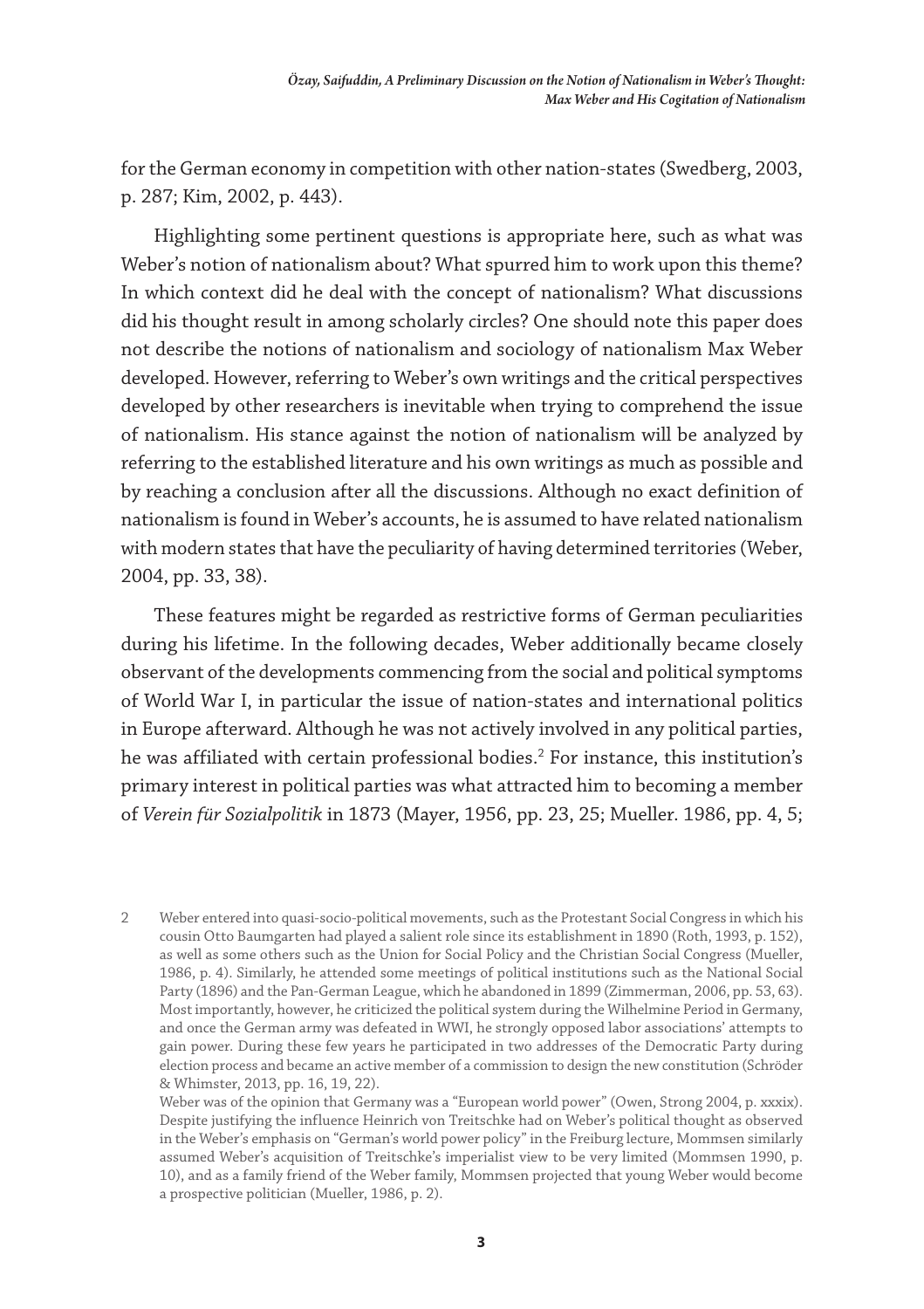Mommsen, 2006, p. 6).3 Weber also wrote the book *Wahlrecht und Demokratie in Deutschland* [Suffrage and Democracy in Germany] in 1917 about the election and its legislation processes and importantly proved that he had observed the political development in his country (Barbalet, 2001, p. 140; Golovin, 2019, p. 138; Adair-Toteff, 2019, p. 225). One should remember that his involvement in national and foreign policies is observable in his critical approach to the right-wing nationalists who had the upper hand just after the post-war politics (Swedberg, 2003, p. 287).<sup>4</sup>

In a sense, this paper is a quest to generally comprehend the discussions on the concepts of nation and nationalism as Max Weber had accentuated in some of his writings pertaining to the above-mentioned changing economic structure in the field of agriculture and some other regional and international politics based on World War I. This study believes two distinct aspects of nationalism exist in the discussions on Weberian sociology. One relates to the sociology of nationalism, which Max Weber can be argued to have developed himself. The second is the issue of whether Weber was a nationalist or not. In this regard, social scientists have tried to provide answers, with some appearing to have obfuscated Weber's nationalist stance.

This article will explore more on the second issue through a critical analysis of some researchers as well as by expounding upon both these works and Weber's own relevant papers. Here one should remember the reason for the Weberian stimulus in the past few decades regarding the notion of nationalism to be its fundamentally ties to the translations of his major works into English for the purpose of serving the readers in English-speaking countries (Swedberg, 2003, p. 284). These translations have also allowed scholarly circles to comprehend Weber's recently discovered notion of nationalism and evaluate contemporary developments, particularly the post-1989 epoch of increased nationalism. Because some sociologists' works on this theme are quite inciting, this study will analytically approach and evaluate them by comparing them with Weber's original texts.

This approach will be used in an attempt to restrictively frame Weber's idea of nationalism. As Weber's discussions on nationalism kept changing throughout his life, some researchers, who may be called Weberologists, have framed the debate

<sup>3</sup> *Verein für Sozialpolitik* was a representative academic institution and/or "political organization" as implicitly argued by Zimmerman, harboring conservative politics aligned with the "racial politics of the Prussian state" (Zimmerman, 2006, p. 61).

<sup>4</sup> Weber's involvement of the domestic, regional and global political issues is quite interesting. His prediction of the US entry to the WWI made his mind occupied by new ideas. For that purpose, though reluctant, contributed by his writing to a compilation titled *Mittel-Europe* during the war years. He was invited to take part in the committee of German state in Versailles Treaty in Paris (Mayer, 1956, p. 58).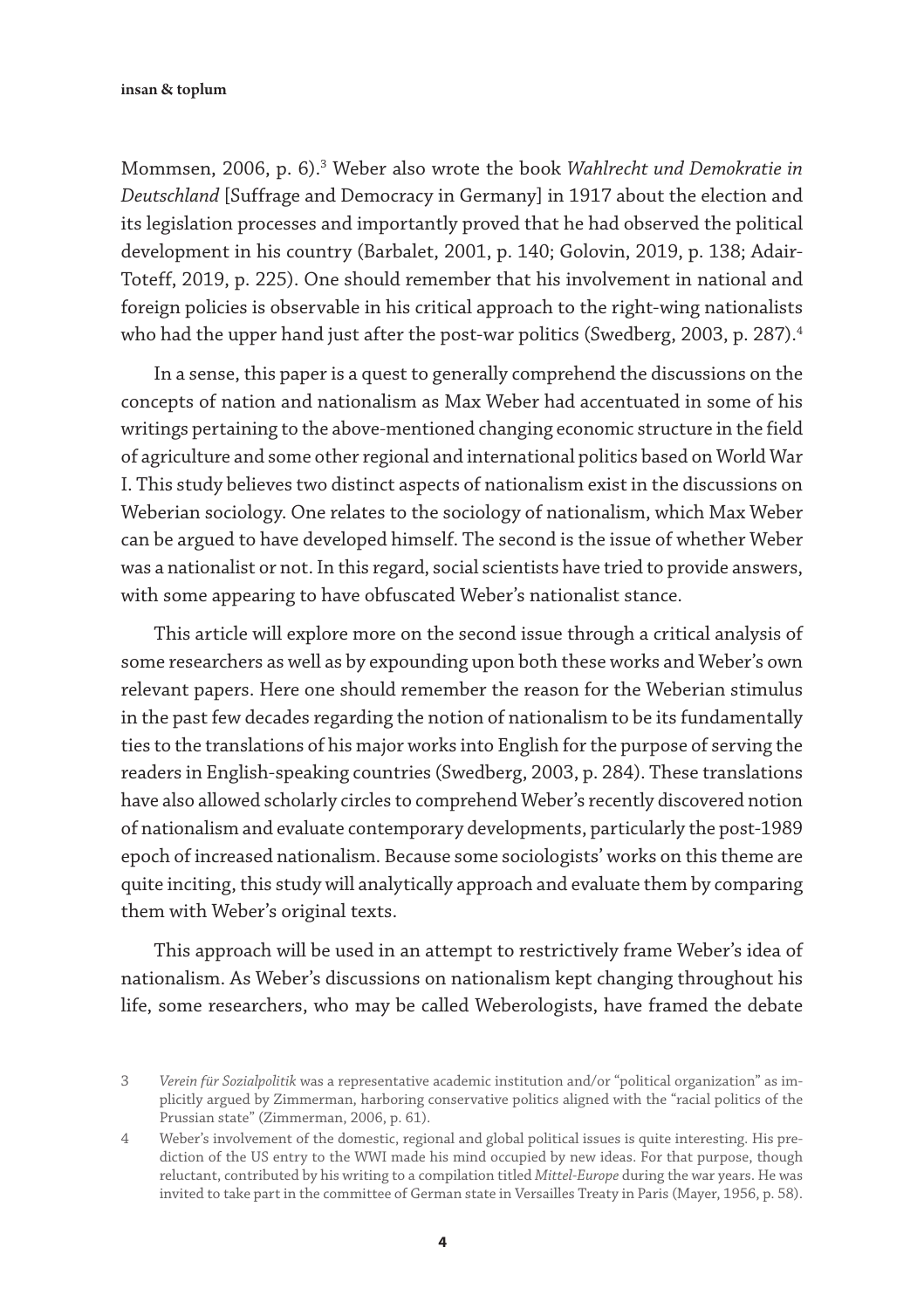around his *Antrittsrede* [Freiburg Inaugural Speech] on May 13, 1895 and on another speech in December 1918 after the end of World War I. These two distinct periods are believed to show that not only Weber's thoughts but also the *realpolitik* in Germany had changed significantly (Gerth & Mills, 1946, p. 11; Palonen, 2001, p. 197; Aldenhoff-Hübinger, 2004, p. 145; Norkus, 2004, p. 392; Kim, 2002, p. 443). Certain works from Weber and other scholars' critical papers will be outlined to mark the process of how Weber had conceptualized nationalism. This approach will allow understanding of how and through which processes Weber had developed the concept of nationalism as a delicate ideological perspective.

# Perceiving the Weberian Concept of Nationalism

When analytically searching the literature that tells something significant about the notion of nationalism in Weber's work, although no polemical account of Weber exists, a certain division of sorts does occur among the interpreters. In a general sense, although he is considered to have been a German nationalist throughout his life (Spencer & Wollman, 2002, p. 21), scrutinizing his sociological context and inquiry about this theme is also crucial for being able to arrive a certain clarification about the background of Weber's nationalist stance.

As such, one should assert that Weber cannot be easily labelled a nationalist by reducing his statements in the Freiburg lecture to a mere political ideology. Very briefly inspecting the general framework of Weber's theory of political democracy as argued in *Economy and Society*, which offers an alternative to some other political ideologies including nationalism, would be salient for this purpose (Roth, 1978, p. xxxiv).

In this regard, while Marianne Weber described his stance "as a fervent nationalist", Guenther Roth, another biographer of Weber, challenged Marianne's opinion contending that Weber "was not simply a nationalist..., rather there was a tension in his personality between nationalism and cosmopolitanism" (Swedberg, 2003, pp. 284, 286, 287). Aside from this, some other researchers also evaluated Weber's statements to be simply in a form of "the most ardent form of his nationalism" (Kim, 2002, p. 435.). However, this study argues Weber to have remarked on the concept of the value teleologically while emphasizing the political significance of the sovereign nation-state, which was a dominant issue throughout Europe during his own lifetime (Kim, 2002, p. 435; Ay, 2004, p. 226; Norkus, 2004, p. 391). Giving Weber's brief explanation in *Economy and Society* would be better in terms of helping to comprehend this situation. Without providing a well-structured definition, he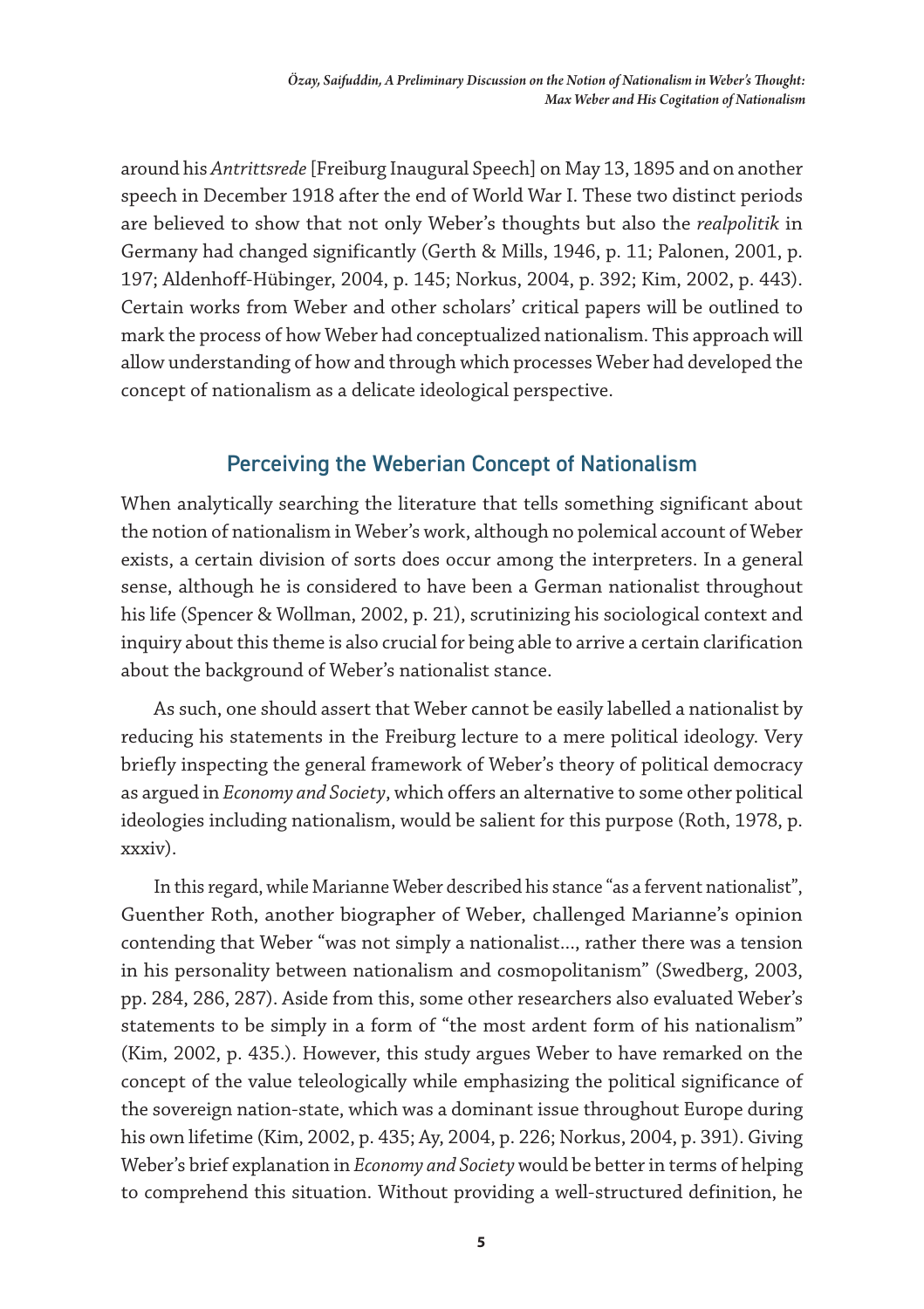asserted the notion of nationalism to be related to an expectation "from certain groups a specific sentiment of solidary in the face of other groups" (Weber, 1978, p. 922).

As such, Weber himself criticized his Freiburg lecture by claiming, "immature as it may have been in many regards, it fought in the most ruthless manner for the sovereignty of national ideas in the field of practical politics" (Roth, 1993, p. 152).<sup>5</sup> Without disregarding this comment from Weber on his initial thoughts about the nationalist stance being publicly declared, he attributed sociological notions mostly within economics (Swedberg, 2003, p. 284; Norkus, 2004, p. 398) and arguably proposed something strongly related to economic relations as a scholar, calling himself a "political economist" in the above-mentioned lecture (Weber, 2004, p. 1). Asking for a future discussion on whether any differences would be found in understanding Weber's discussion on nationalism by defining him as an economist or sociologist would be pertinent here.<sup>6</sup>

A preliminarily look can be had at whether he was addressing the concept of nationalism or referring to two of his major lectures (i.e., the Freiburg Address and Politics as a Vocation), the first of which he gave after acquiring the Chair in Economics in 1895 and the second after WWI in 1918; some researchers have subjected these to a unique sociological inquiry (Swedberg, 2003, p. 287). These papers give an overview of Weber's idea of nationalism, which seems to have been limited by the certain *realpolitik* of Germany and the *Weltpolitik* in general toward the end of his lifetime (Roth, 1993, p. 153; Bellamy, 1992, p. 499), $^7$  and this process undoubtedly caused a tendency toward change in Weber's conceptual revisions in his reference and gave a certain novel meaning (Palonen, 2001, p. 197). This proves that Weber had not significantly developed the concept of nationalism during the 1890s.

This study opines that a few characteristics had impacted Weber's life, such as being a member of a bourgeois-capitalist family who enjoyed certain liberal political

<sup>5</sup> However, Weber does not give details about the points in the lecture with which he did not agree nor to the scale he had corrected himself (Roth, 1993, p. 153). Meanwhile, Weber himself admits in the very initial sentences of this speech that the title of the paper "*Die Nationalität in der Volkswirtschaft*" [Nationality in the Economy] is a prospective, which means the paper was not yet well structured (Weber & Fowkes, 1980, p. 428).

<sup>6</sup> After getting the responsibility of the journal *Archiv für Sozialwissenschaft und Sozialpolitik* (1904), Weber and some other members commenced a program called social economics (Roth, 1988, p. 307).

<sup>7</sup> Probably because of this *realpolitik*, Aldenhoff-Hübingen stated that Weber had responded to different types of audiences at distinct times between 1895 and 1919 (Roth, 1993, p. 150; Mayer, 1956, p. 16). Not surprisingly, some scholars claim that he "had a good eye for Realpolitik" and was liberal to an extent (Swedberg, 2003, p. 283).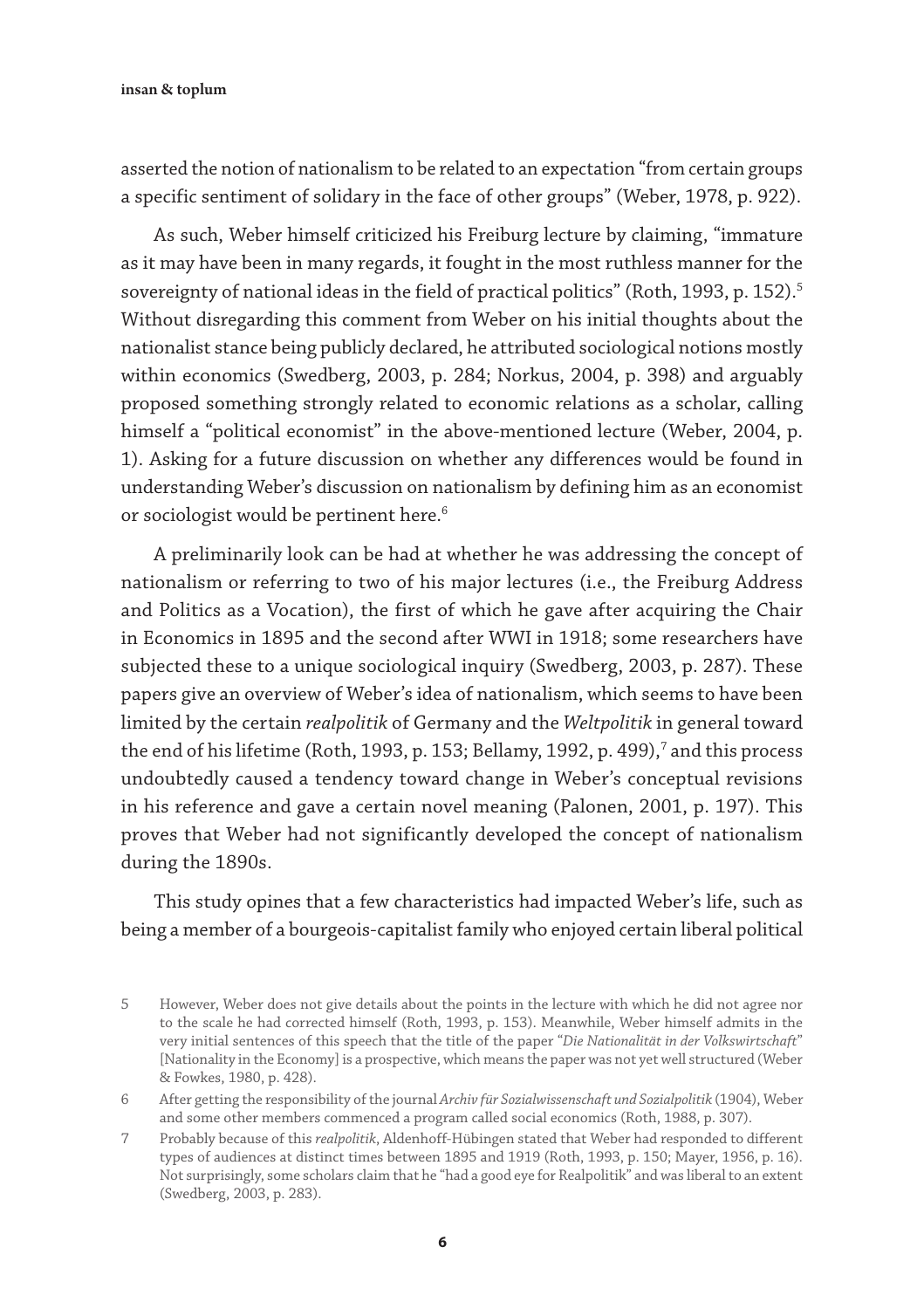views (i.e., National Liberalism; Mommsen, 1990, p. 2; Brechtken, 2004, p. 446);<sup>8</sup> by affiliating himself with a strong historical school of thought and with scholars<sup>9</sup> who closely observed the changing political situation of the Prussian/German State, Weber leaned on the advocacy of his own social class and the future of the state. Overall, Weber seems to have given priority to the "supremacy of the national state" (Weber & Fowkes, 2007, pp. 436, 439; Barbalet, 2001, p. 130). This novel socio-political environment no doubt left its own print on Weber as well (Ay, 2004, p. 224; Kim, 2002, pp. 435, 437). Because the phenomenon of raising nation-states as a new political entity after imperial states required "the formation of public citizenship and moral personality in a modern industrial society," Weber resorted to the concept of nationalism as a new vehicle to describe the novel relationship. In other words, nations in this new polity were instrumentalized to be morally functional entities. When this stance is regarded because of teleological reasons, Weber defining himself to be an economic nationalist corresponds to an abstract of "universal principles instantiated in the modern state" and the relations between states and economic policies (Church, 2011; Weber & Fowkes, 1980, pp. 436, 438, 442).<sup>10</sup> In this regard and through the arguments developed in Freiburg lecture, Weber can be argued to have not evoked merely a nationalistic issue, which he stated to be "empirically entirely ambiguous" (Weber, 1978, p. 925), but to have rather developed methodologically sociological typologies on the basis of differentiating certain groups (i.e., the German and the Poles).<sup>11</sup>

<sup>8</sup> As the son of a father who was "one of the national founders of Bismarck's Reich," Weber called himself a "class-conscious bourgeois." His father belonged to a group of textile manufacturers and was also a parliamentarian (a member of the National-Liberal party) during the reign of Otto von Bismarck (Roth, 1993, p. 151; Bendix, 1977, p. 1).

<sup>9</sup> A few names such as Hermann Baumgarten and Heinrich Goothard Freiherr von Treitschke (1834-1896), known as national liberals, are found in particular who constructively built nationalist and idealist sensitiveness in Weber's thought. "Weber became the political confidant" of Baumann who was also a member of the Weber family (Mayer, 1988, p. 18; Mommsen, 1990, pp. 5, 7, 9).

<sup>10</sup> Weber precisely stated the protection of German character and the (German) state should have an appropriate economic policy pertaining to the above-mentioned economic degradation in the Eastern part of Germany. The fundamental argument behind this policy offer was emphasized through the following sentence: "Our state is a national state" (Weber & Fowkes, 2007, pp. 436, 439). Richard Bendix's statement in his biography on Weber about him being "a dedicated German nationalist" should be taken into consideration as quite a strong emphasis. He is also understood to have had a certain interest in joining the army; however, he was unsuccessful due to being physically unfit (Bendix, 1988, p. 29). During the same years, after a long period of not being able to produce any work, he initiated enthusiastic contributions to intellectual discussions thorough his writings and public meetings (Shröder, 2013, p. 15).

<sup>11</sup> Zimmerman stated Weber's early works between 1892 and 1895, which also includes Freiburg lecture, to have set the fundamentals of his sociological method (2006, p. 61).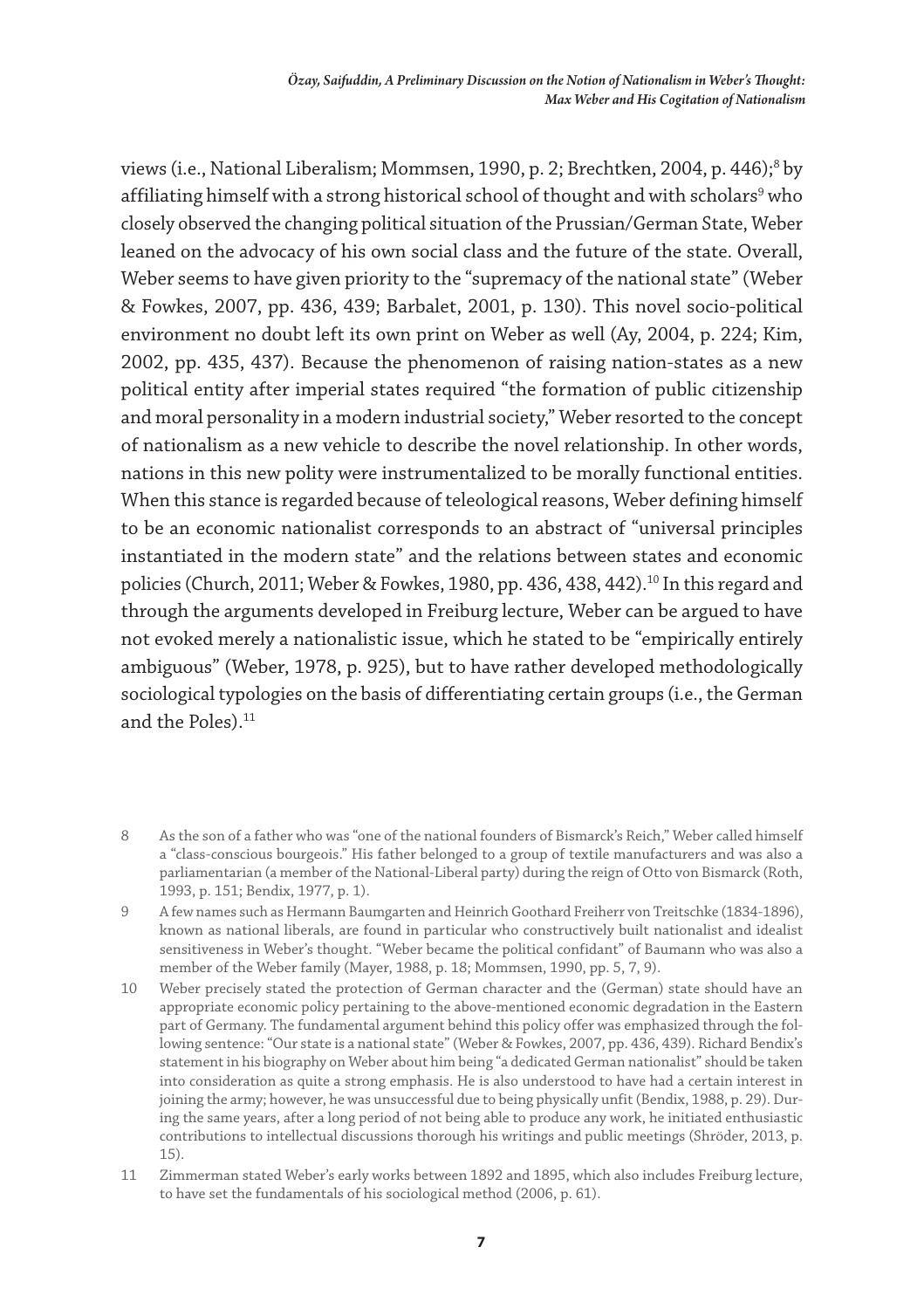One can also claim that this approach also had connections with the economic and political decision-making processes of each nation state. In fact, what Weber implied through the concept of economic nationalism refers to the interests of national power. namely the power of the German state (Weber & Fowkes, 1980, p. 438).

### Reviving the Notion of Nationalism

Weber initiated his sociological inquiry into nationalism in line with his doctorate while collecting data in Western Prussia and the Eastern region of Elbe in the early 1890s. He completed his doctorate in 1894 at Freiburg University, and as a tradition in Germany at the time, he gave a lecture originally titled "Nationality in Domestic Economics" the next year in 1895 after being appointed as Chair in the department of Economics and Finance (Barbalet, 2001, p. 128; Roth, 1978, p. xlvii).<sup>12</sup>

Discussions on Weber's affiliations with nationalism entail two aspects: the meaning of the concept of nationalism in the field of political science and whether the critics have a nominalist or essentialist position.

Weber commented on some concrete issues such as the Polish migrant agricultural workers and peasants in the Western Prussia while discussing economic policies and the concept of nations in his speech (Weber & Fowkes, 1980, p. 428).13 He is argued to have been prone toward being anti-Polish due to their lower standards of living and their replacement of German peasants in Western Prussia.

12 Weber had the opportunity to teach at the faculty due to his professor, Professor Goldschmidt, having health problems in 1892 and was appointed professor *extraordinaire* (Mayer, 1956, p. 28). The original title in German is as follows: "*Die Nationalität in der Volkswirtschaft*" [The Nationality in the Economy]. However, Weber replaced this title in the published version as "*Der Nationalstaat und die Volkswirtshaftspolitik*" (The Nation State and Economic Policy). The reason he changed the title was because he hadn't purposed the theoretical aspects of this subject matter (Bergstraesser, 1957, p. 1; Aldenhoff-Hübinger, 2004, p. 148). What also makes this early lecture and writing important about agrarian issues and economy politics including religious affiliation, economic categories, and national composition pertaining to Eastern Elbe is that the subject was continued in *The Protestant Ethic and the Spirit of Capitalism* (1904-1905), Weber's masterpiece (Weber & Fowkes, 1980, p. 429; Barbalet, 2001, p. 127; Kim. 2002, p. 444). Max Weber initiated more sociological perspectives that also include inquiry into nation and nationality once he switched from Law to Economics in his academic career. After completing his doctorate in Economics in 1894, he appeared competent at highlighting his opinion in front of scholars in his 1895 lecture. Weber and his friend and colleague in the same institution, Werner Sombard, had the opportunity to have a critical approach to the established German Historical School by remarking on values and orientations in giving certain directions to political goals (Aldenhoff-Hübinger, 2004, p. 144). Weber defended his first doctorate at the Law Faculty in 1889 with the title "A Contribution to the History of Medieval Business Organizations" (Bendix, 1977, p. 1).

13 Weber encountered the issue of agricultural labor in Eastern Elbe when his "reserve unit was transferred from Alcase to Posen during his military service in 1888 (Zimmerman, 2006, p. 61).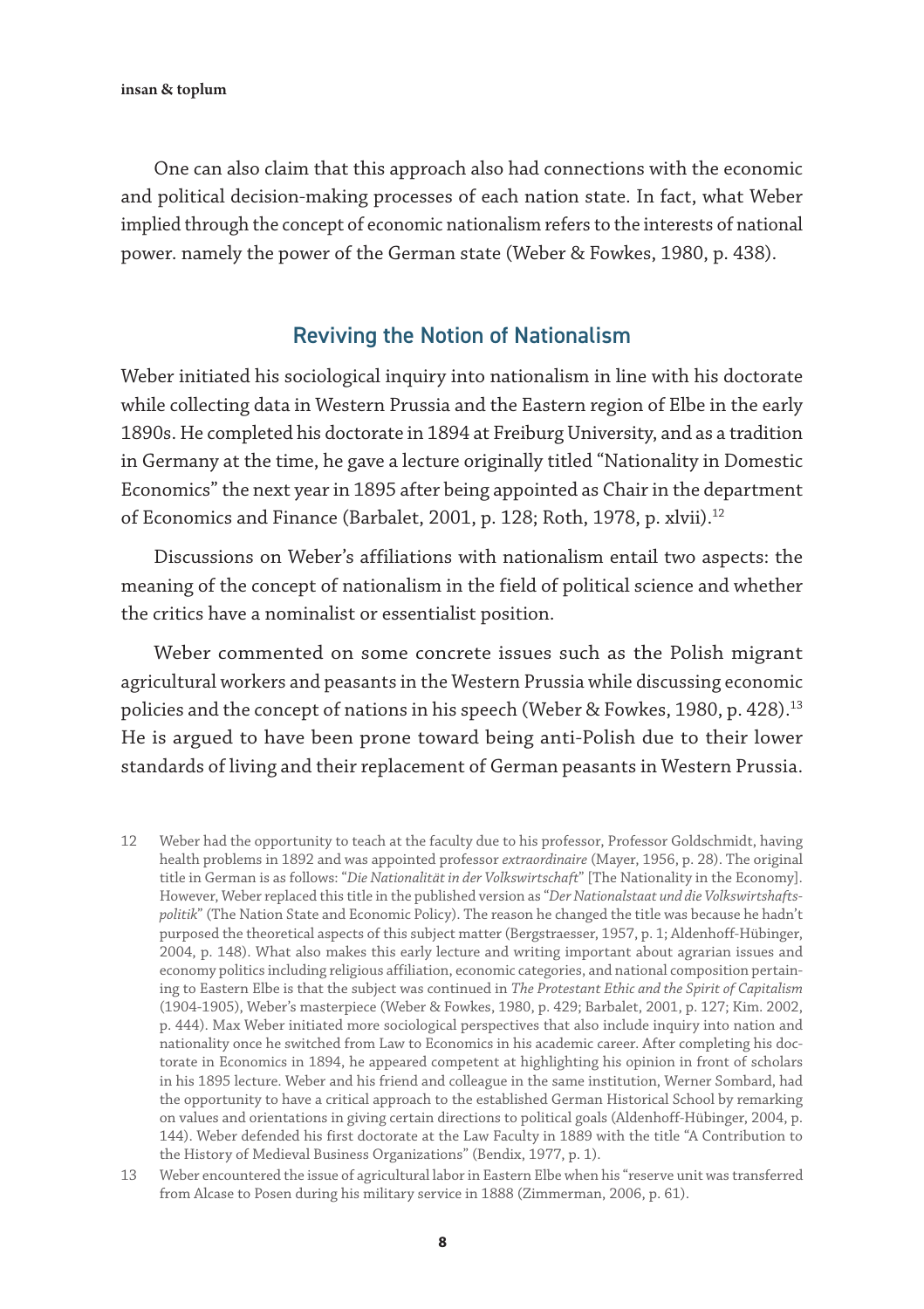This supports the interpretation that he was a Prussian nationalist (Aldenhoff-Hübinger, 2004, p. 146).

However, one should clarify that Weber's anti-Polish stance was not in any sense because he was racist. Rather, Weber criticized the policies of manorial *Junkers* who explicitly preferred a "cheap seasonal labor force" that disfavors German peasants and neglects their economic welfare. The fact that the *Junkers* were on the way to self-transformation from petty nobilities into "capitalist entrepreneurs in the second part of the 19<sup>th</sup> century" and advocating a new policy on tariffs became a danger to the economic and social sustainability of the German state in Weber's eyes (Weber & Fowkes, 1980, p. 433; Roth, 1978, p. xlviii).

This serves as a reminder of the relevancy that some issues such as territory, economic activity, linguistic group, and population have with the concept of nationality. One can assert these characteristics to also be observed as legitimate elements for a nation-state. These and similar issues are considerable ventures to contest for a certain social group whose members are bound to each other and are distinct from some others.

Some critics appear to have targeted this idea, especially those in socialist circles such as Ralf Dahrendof, who argued that Weber leaned toward a more nationalistic view compared to Otto von Bismarck (1815-1898), the prime minister of Prussia (Bellamy, 1992, p. 499). Although some researchers have obviously made attempts to attribute this notion to Weber they cannot be argued to have reached a consensus about it (Norkus, 2004, p. 391). However, an established apprehension has been observed regarding Weber being a German nationalist. This does not come from any statement from Weber himself but is rather a construction made through the readings of his works done by the researchers who have given importance to this issue (Palonen, 2001, p. 196). Sociologists, at least those who are considered to have a certain sociological perspective such as the Marxist approach, are understood to tend to implicitly repudiate this and to avoid any inquiry into Weber's sociology pertaining to this issue (Zimmerman, 2006).<sup>14</sup>

Some the various aspects of researchers' arguments about Weber being a nationalist should be taken into consideration in this regard. The concept of nation and related notions such as nationality, nationalist, and nationalism more likely became important subjects of discussion not during his own time in the late 19th and early 20th centuries but after his death, the reason being that the concept of

<sup>14</sup> See Zimmerman (2006).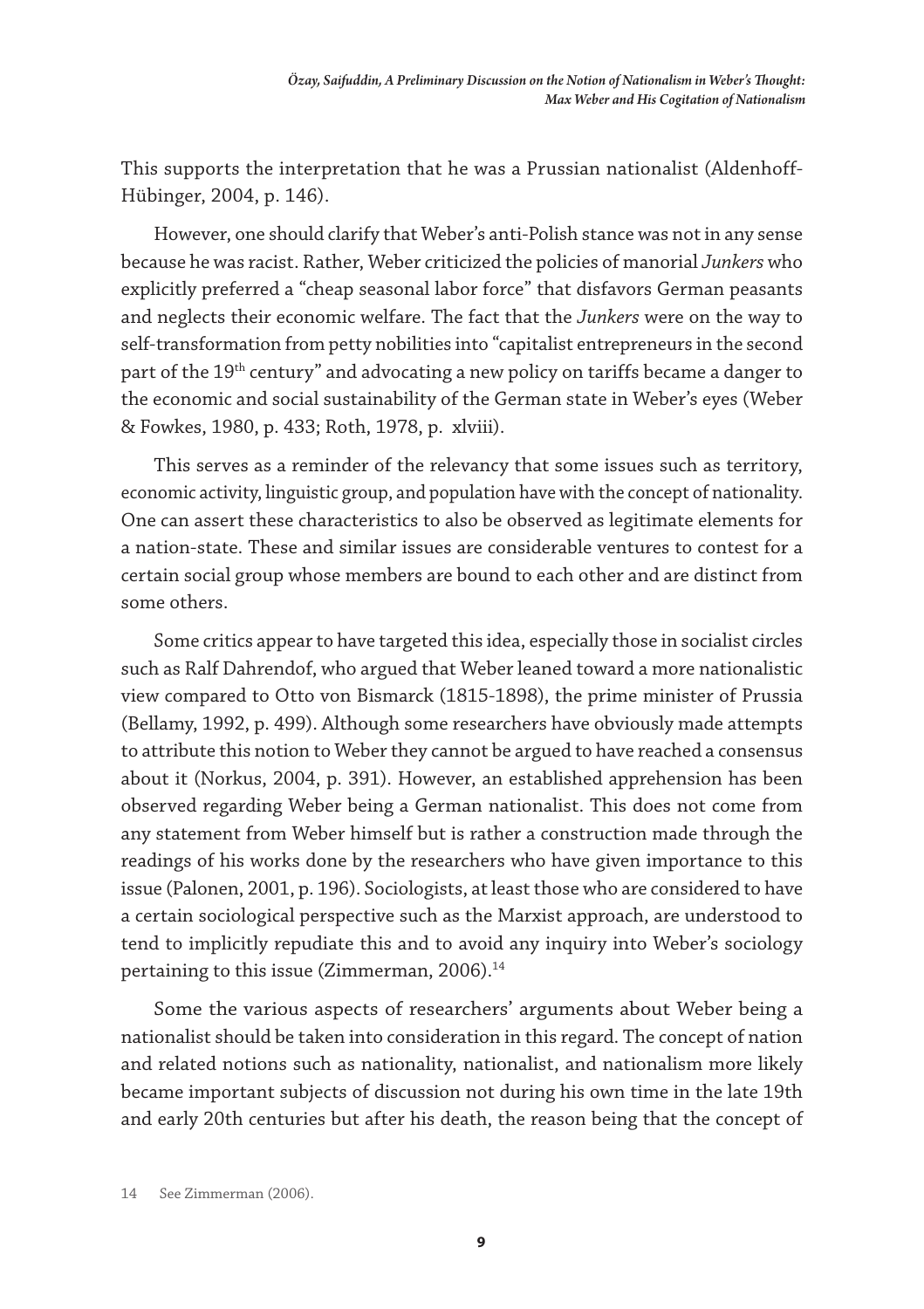nation and its correlation mostly with power had caused imperialism. Nevertheless, Weber's large scope of political thought does lead to a more mature understanding of his conceptualization (Kim, 2002, p. 434).

First off, one should remember that researchers basically refer to Weber's two distinct papers that stand at opposing poles in his academic and intellectual career. The first is his Freiburg lecture originally titled "Nationality in Domestic Economics" in 1895 after becoming a Chair in the department of Economics and Finance (1894); this can be regarded as one of the very first lectures (Weber & Fowkes, p. 1980). The second is his 1918 lecture about politics as a vocation just after the end of World War I (Weber, 2004).<sup>15</sup>

As mentioned above, Weber's statement of being an "economic nationalist" in the Freiburg lecture has attracted much attention from scholarly circles. Roth (2006, 1978), Aldenhoff-Hübinger (2004), Palonen (2001), Barbalet (2001), Spencer-Wollmann (2002), Bellamy (1992), and Mommsen (1990) have all referred to this statement and emphasized the phrase of"economic nationalist to identify him as a German nationalist. Aldenhoff-Hübinger (2004, p 146) stated Weber's view on nationalism to be subjective and labeled Weber as a Prussian nationalist by referring to the discussion in the Freiburg lecture about the case of the Polish migrant agricultural workers and peasants in Western Prussia. Weber was also opposingly positioned by being labelled a representative of the bourgeois sociologists (compared to the worker/peasant discussion). Barbalet (2001, p. 129; Roth, 1965, p. 126) asserted Weber's 1895 lecture to be "notorious" because it disseminated the idea of "strident nationalism."

Weber was obviously acting there for the purpose of advocating the national interests of Germany, which by then had already become a nation-state (Judson, 2011, p. 499; Barbalet, 2001, pp. 128, 129). While some researchers preferred not to mention his lecture in their analyses of Weberian sociology, others have tried to understand the exact meaning of what Weber was remarking upon in this lecture (Barbalet, 2001, p. 129).

 Calling Weber a mere nationalist becomes quite contestable when recalling that he had had a close relationship with the organization *Kathedersozialisten,*<sup>16</sup>

<sup>15</sup> Norkus asserted that Weber's changing ideas over the course of time (i.e. between the 1890s and the late 1910s) can be described in terms of "narrowing" then "widening" the concept of nationalism (2004, 393). The latter process can be traced through some of the opinions Weber published in *Die Frankfurter Zeitung* during World War I. Furthermore, Weber's changing ideas regarding the notion of nationalism are proved in particular through his personal letters with his family members and close friends (For a few examples, see Mayer, 1956, p. 58).

<sup>16</sup> It means "Socialists of the chair" and was an organization founded in 1873 whose doyen was Gustav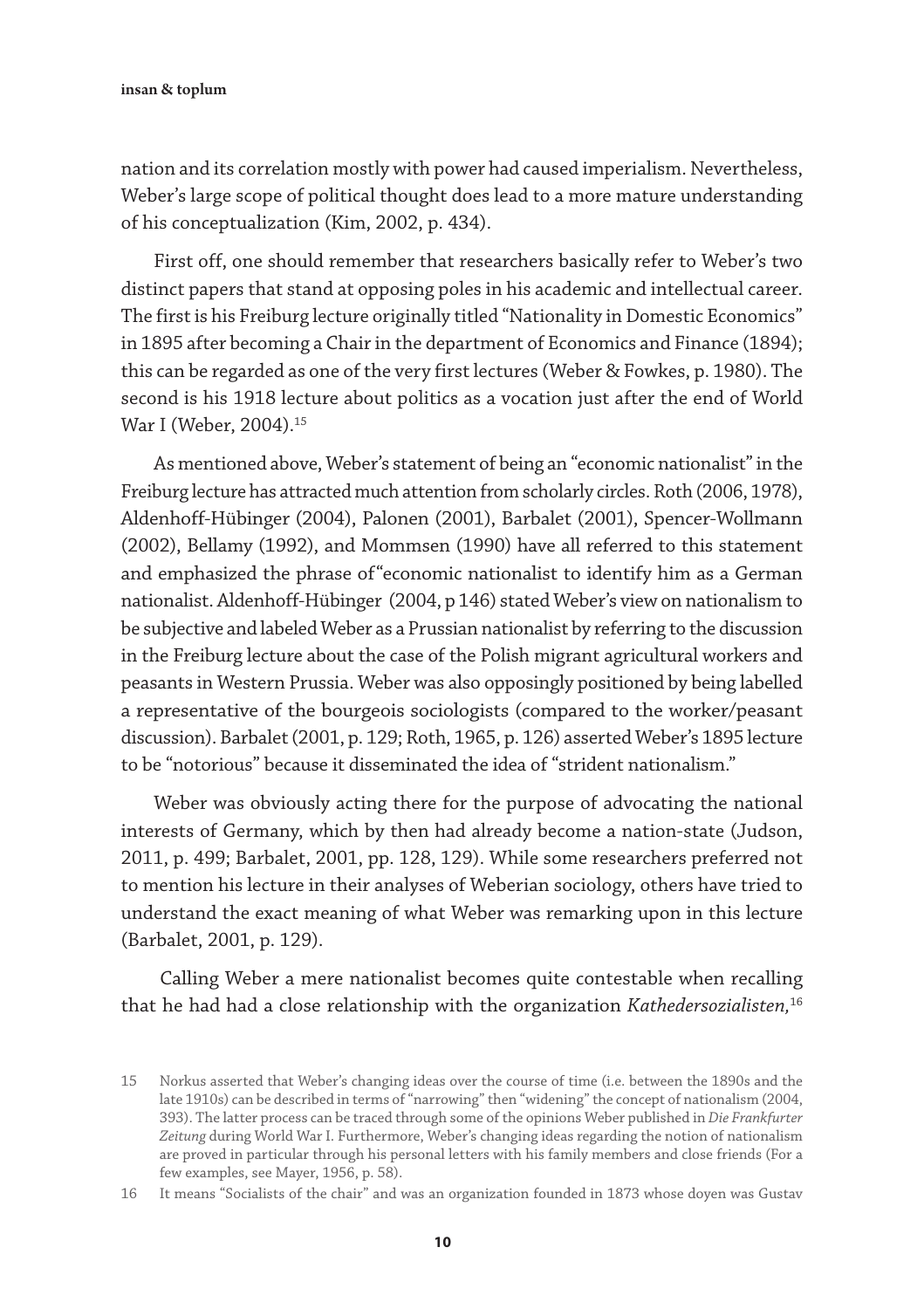which had bolstered the role of the state being given the task of "patronizing social policies" (Kim, 2002, p. 435).

One other issue that needs to be highlighted here is that some researchers such as Aldenhoff-Hübinger (2004, pp. 144–145), Mommsen, 1990, p. 1) had argued Weber as having had strong ties with traditional German idealism. The idea that German idealism had caused differentiation of "reality and values," something this paper is unable to discuss deeper, is represented in the Weberian perspective in the form of typologies based on abstracted realities in daily life. Similarly, determining Weber's stance as a patriot by borrowing from the Hegelian concept of patriotism that includes "the customs, morals, and cultural meanings and goods that make up a nation" (Church, 2011; Mommsen, 2006, p. 3) would be more appropriate than calling Weber a nationalist with a connotation of chauvinism. In this regard, Weber having suggested economic policies to give direction to the *Junker*'s actions might be considered a formula based on ideals (Scaff, 1984, p. 195).

One of the most prominent scholars who had a say regarding Weber's nationalism project was Wolfgang J. Mommsen. In his famous work, *Max Weber and German Politics 1890-1920*, he bitterly remarks that Weber was not only a nationalist but that he also regarded the values of the state as being the ultimate. Thus, national interest should reign over any other goals or interests (Mommsen, 1990, p. 38). Some other scholars have criticized Weber on this stance, arguing that he had advocated the values of the bourgeoisie. In fact, Weber had referred to himself as a "bourgeois scholar" (Weber & Fowkes, 1980, p. 443). Moreover, he was a member of a big capitalist family who had significant merchant and industrial ventures both in Europe, the British Isles, and other parts of the globe (Roth, 2002, pp. 64-66).

# The Notion and Fundamentals of Nationalism

This study will present an overview so that the changes Weber experienced over his lifetime can be understood through the lens of historical changes from the beginning of his academic career until his death in 1920. Understanding the process of this change helps determine how Weber re-evaluated his social-scientific concepts and accounts pertaining to the notion of nationalism. Two distinct parameters should be said to exist, one being his social scientific stance and the other being the historical changes he witnessed (Palonen, 2001, p. 197; Mayer, 1956, p. 28).

Schmoller, a member of German Historical School and one of the mentors of young Weber (Kim, 2002, p. 436; Mueller & Weber, 1982, p. 152).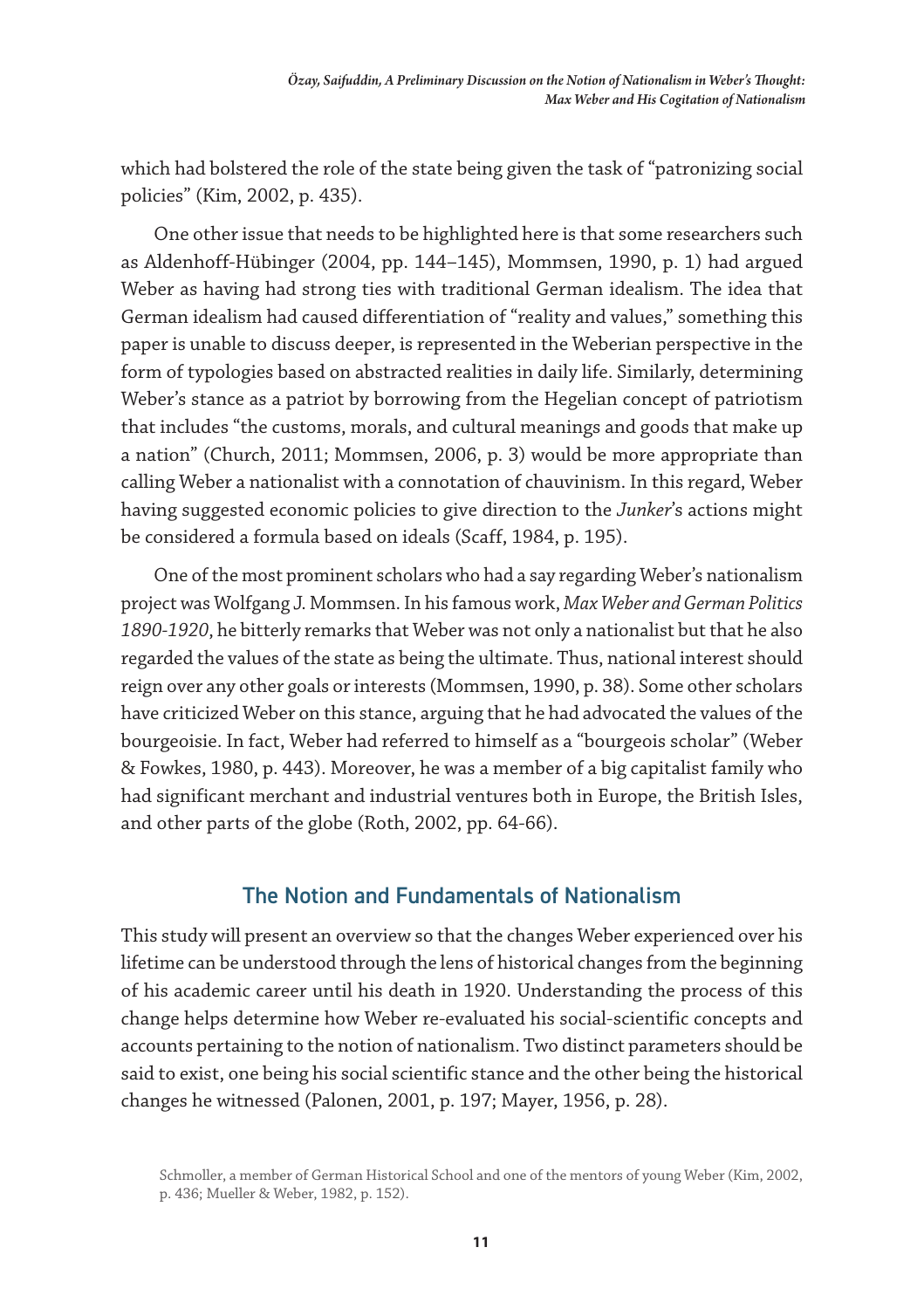As a member of the long tradition of Enlightenment (Mommsen, 2006, p. 3), Weber explained nations in his *Economy and Society* as communities with common traits. In this regard, what makes this concept of nation considerably unique is how it unites a societies that possess certain commonalities. Weber tried to clarify the concept of nationalism in terms of the modern developments that had occurred around this concept by referring to certain idiosyncrasies such as language bonds, shared past, desire for political union, customs, cultural values, and tradition of a large military power. Thus, each single individual regards themself as a member of a larger social group (Weber, 1978, pp. 396, 398, 924; Renan, 1992, p. 3).<sup>17</sup> Weber also insisted upon creating a bond between state and nation because he understood that the impossibility of establishing a community through brute force when the members of such a community do not adhere to these values (Weber, 2004, p. 33; Renan, 1992, p. 3).

Weber contributed to the ongoing discussions by analyzing certain historical changes and developing the notion of nationalism, because he had witnessed the rise of a nation and nation state in Europe, namely the development and establishment of the nation-state of Germany by its first Chancellor, Otto von Bismarck (1871-1890). His first-hand observations help one grasp this wide-raging topic more effectively. Another reason why he had gotten interested in the notion of nationalism was due to the growing rivalry among Western colonial powers, Germany included. Additionally, the Franco-Prussian War in 1870-71, which had resulted in Prussia unifying and France's defeat, proved the usefulness of a national spirit. Afterward, French influence in the region diminished and Bismarck's Prussia advanced economically. In Max Weber's Freiburg speech, he may possibly have been influenced by these and similar events. Though Weber criticized Bismarck, probably because the latter had been claimed to be responsible for the "political immaturity of most groups in the German social structure" for his role in the post-unified Prussia, the unification was a necessary geopolitical task that needed to be done, and Bismarck received the gratitude of the nation for his role (Mayer, 1988, p. 24; Baehr, 1988, p. 150; Mommsen, 1990, pp. 6, 12).<sup>18</sup>

<sup>17</sup> As seen over here, religion does not play much role, in particular, after revolutionary upheavals in 1848, national movements became vernacularized in the continental scale. And during this process language replaced religion as importance of national bounds and contributed to the creation of new zones (Anderson, 2006, p. 138).

<sup>18</sup> A growing competition was found among the colonial powers, in which Germany had strong intentions to participate. Through this process, national economies emerged as a logical and practical conclusion of the economic spaces established through colonialism. This study believes that the new borders reflecting the "economic interests" (Norkus, 2004, p. 399) were the major reason for Weber's discussion of nationalism.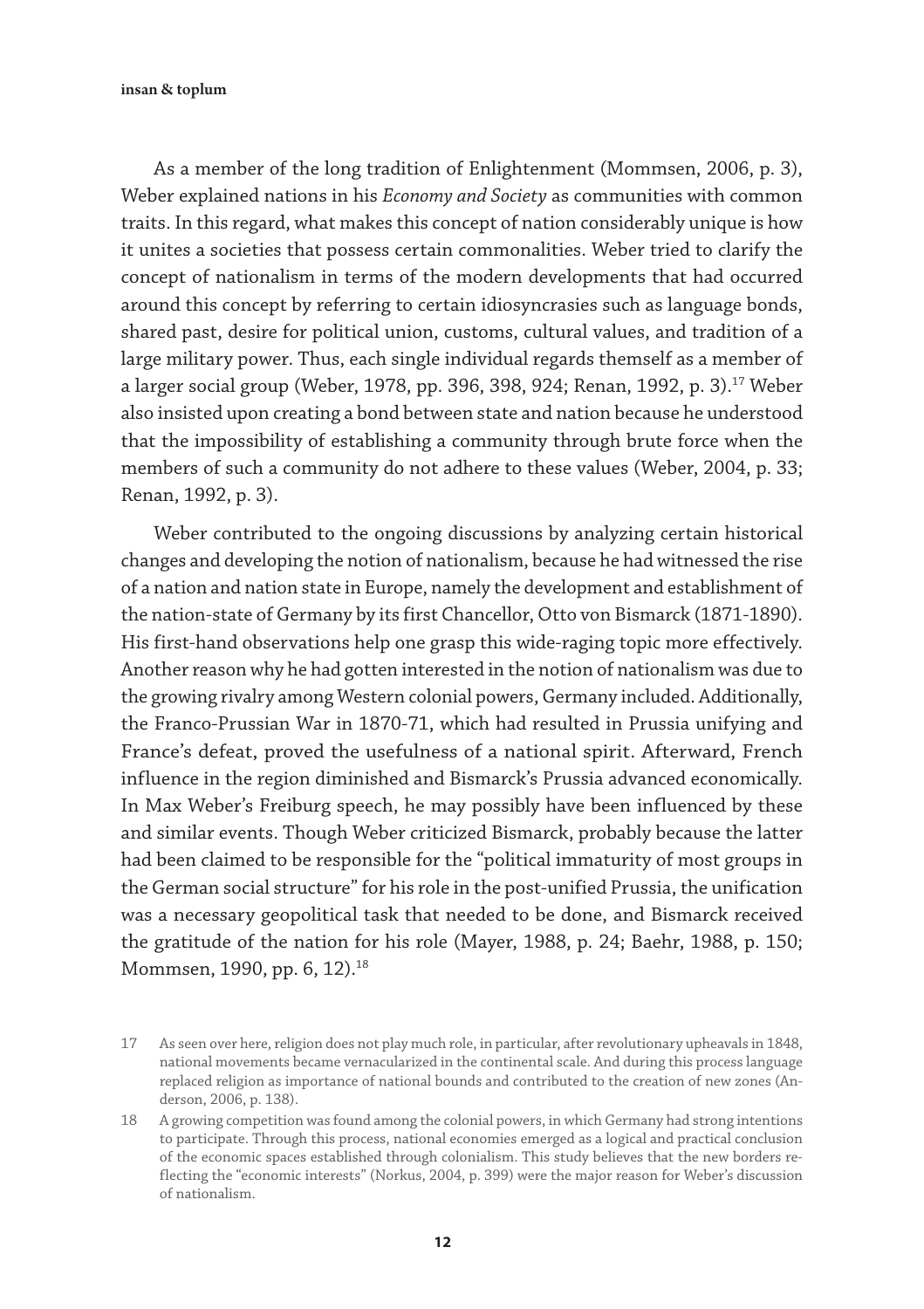As has been asserted, Weber's advocative stance toward the policies of Bismarckian government was a result of the specific influence of Heinrich von Treitschke, a contemporary historian. This historian vindicated the "ambitious policy of imperialist expansion overseas" to be the result of the late colonial attempts of the German state (Mommsen, 1990, p. 10; Mayer, 1956, p. 16).

In addition to the above-mentioned argument, Weber also seems to have focused on the issue of nationality in line with certain economic changes that had happened gradually throughout 19<sup>th</sup> century; methodologically, this subject became disseminated through the scientific works of Karl Marx and Friedrich Engels. As Weber himself emphasized indirectly, the salience of economic development had caused "the creation of an economic community of nations." When Weber discussed the issue of nationalism, his emphasis was on this exact economic community. Although the later had become an issue of international science during the last decades of the 19<sup>th</sup> century, Weber had developed a distinct perspective, arguing that value judgements should exist that reflect the mark of humanity. This study believes this idea also includes to some extent the concept of Germanness (Weber, & Fowkes, 1980, p. 437). In fact, not disregarding this point is very important for all the discussions various research has highlighted.

# The Basic Discussion About the Issue of Nationalism

The relation between Weber and his being nationalist or not has obviously become a matter of inquiry among researchers, particularly among Weberologists. The fundamental point of the discussion involves one of Max Weber's early lectures. In this regard and in order to define Max Weber's nationalism, his *Freiburg Inauguration* lecture in 1895, an academic presentation given on the completion of his doctorate in economics, is important in two contexts. One was that it was apparently the initial stage of his striking views that caused certain controversies about nationalism and its development as a notion. The second context is this lecture was the initiation of his methodological thinking through data comparisons and was based on field work conducted for the purpose of his doctorate between 1871-1885, which focused on differentiating the German and Polish populations and the religious and economic activities in the Western part of Prussia (i.e., East Elbe; Weber & Fowkes, 1980, pp. 429, 430).19

<sup>19</sup> *Die Lage der Landarbeiter in ostelbischen Deutschland*. Weber's fieldwork is understood to have been part of the larger project regarding the problem of farm labor in Germany's various regions, including the Eastern part, also known as Western Prussia, East of the Elbe River (Bendix, 1977, pp. 14–15).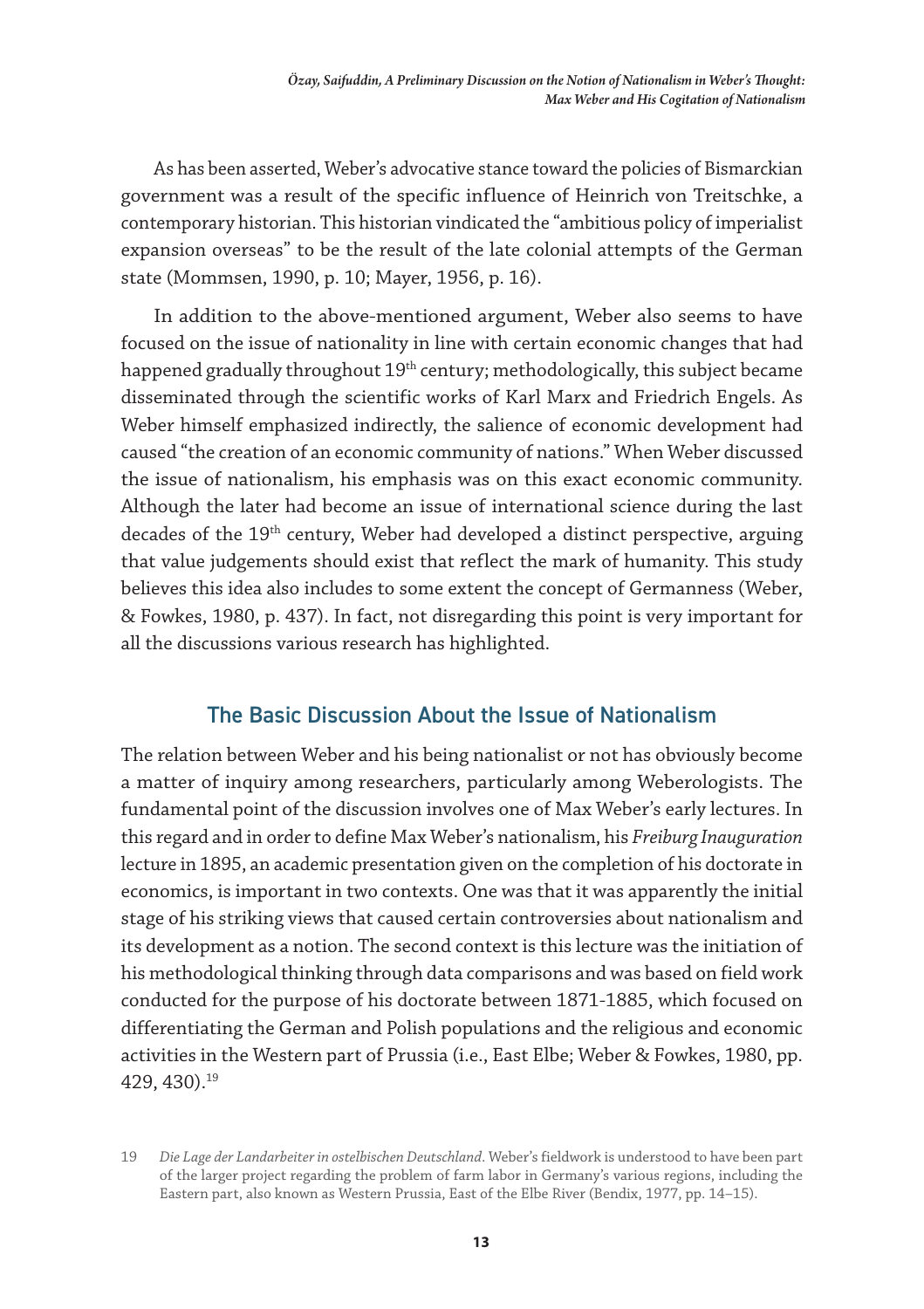The single most striking fact in terms of Weber's nominalist stance was witnessed during the lecture held in Freiburg when Weber defined himself as an economic nationalist (Palonen, 2001, p. 197). However, his stance was partly contradictory, as he used this concept in both the nationalistic and national senses (Palonen, 2001, p. 198). Moreover, because of the nature of the concept of nationalism and the drastic changes in *realpolitik* he had witnessed during his lifetime, certain controversies that had occurred are encountered in both Weber's accounts and commentaries.<sup>20</sup> What he had purposed to say appears to have been to advocate the policies the newly established nation-state of Germany had designed, where Germany should be understood as a neutral political entity. However, his argument that these nation-state policies should not be nationalistic reveals a certain differentiation pertaining to his ideological stance. While analyzing Weber's stance toward and conceptualizations of the socio-political developments, the material conditions that had been caused by Germany's defeat in WWI should no doubt be judged accordingly.<sup>21</sup>

Although there are some claims about Weber's being nationalist, it seems Weber introduced some distinct concepts such as nation and nation-state which should not be entangled. Recognizing the importance of nation-states as the reality of the late 19<sup>th</sup> and early 20<sup>th</sup> centuries, Weber did refer to the economy-political reality of the German state. This approach cannot be used as a vehicle to label him a nationalist just by highlighting a few sentences from his lecture. A sort of systematic opposition to Weber having nationalist tendencies can be argued to have occurred. Weber's point here of economically defending German interests has caused some researchers to criticize him as having had become a German nationalist. When deducing from his words "the role played by racial differences" in the very opening sentences of his lecture, Weber's stance against the Polish labor appears to have no direct relations with racial interests. Instead, according to this study's interpretation, his argument is based on the Freiburg lecture and *Economy and Politics* and is related to making economic and political differentiations between Polish and German peasants, differentiations that include memories, statehood, and language, as well as racial characteristics (Weber & Fowkes, 2007, pp. 428, 434; Weber, 1978, p. 398; Norkus,

<sup>20</sup> For detailed discussions, see Palonen 2001. Weber had witnessed the end of the German Empire and was closely involved in finding some solutions to the political turmoil in the post-war process (Hopkins, 2007, p. 187).

<sup>21</sup> Treitschke asserted the newly founded nation-state to be about "reestablish[ing] the state upon an entirely new foundation *[sic]* as a unified power... resum[ing] her place in the ranks of the nations." (1915, p. 3). Weber analytically observed developments just after WWI, in particular regarding "the handing over of war criminals" that the Allies had written in the Treaty of Versailles as an "unacceptable humiliation" (Schröder & Whimster, 2013, pp. 22–23). One may assert that this issue, similar to that in the Soviet-republic in Bavaria just after the war, had caused Weber to have certain reactions and to express his national sensitivity against the external powers.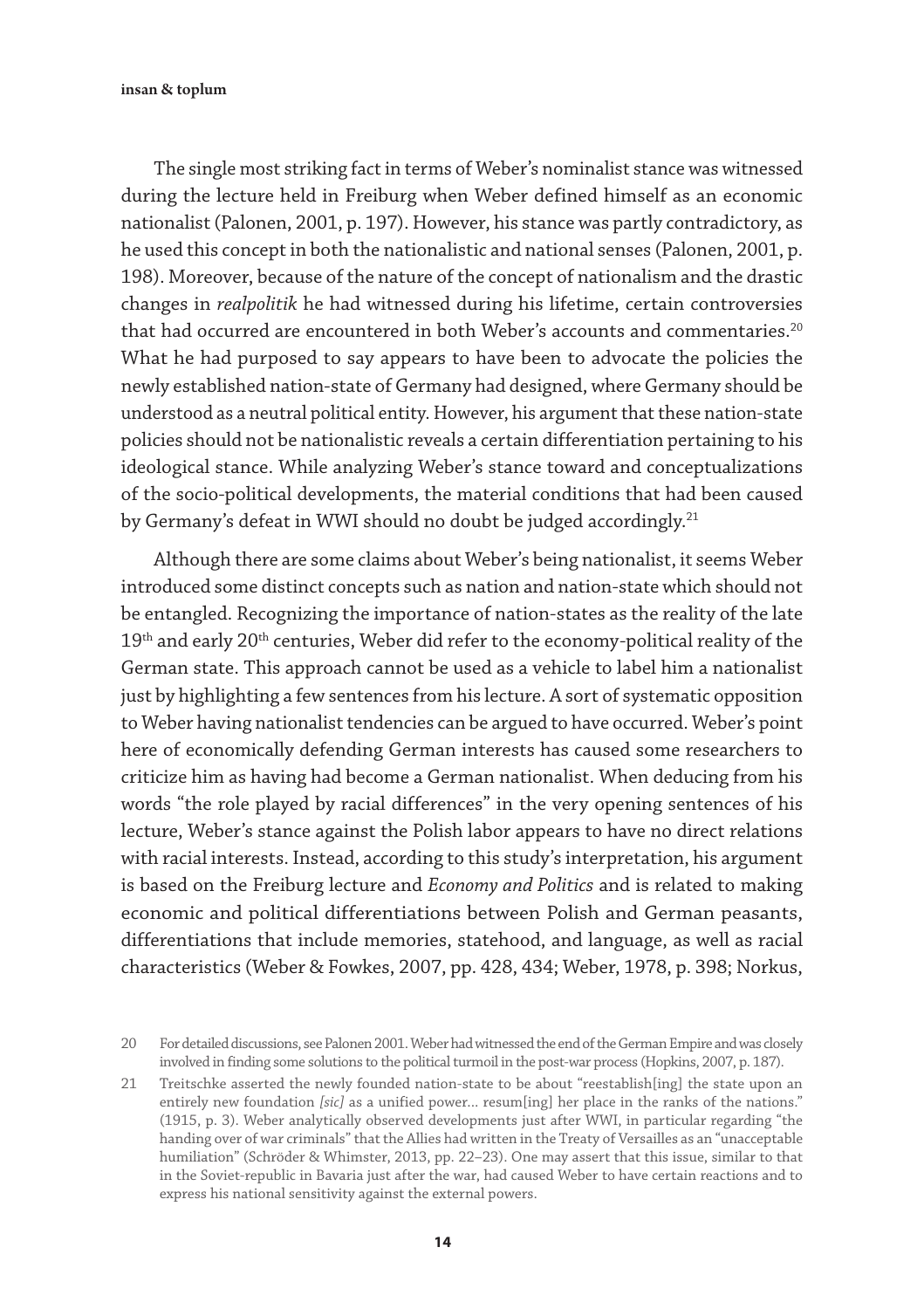2004, p. 398). In this context, racial as a word refers to a certain nationality. Again, Weber's clarifications in the following pages of the lecture can be traced as follow: "The economic policy of a German state *[sic]* can be nothing other than a German policy and a German standard" (Weber & Fowkes, 2007, p. 437).<sup>22</sup>

The second aspect to take into account is the socio-political landscape related to the various socio-political realities caused by developments before, during, and after WWI. These processes are considerably related to the sovereignty of the German state in international politics and power relations. As is understood, both phenomena are related to economic policies, despite the distinct conditions. Weber's interest in these developments and advocation of a certain approach led him to be called an economic nationalist and cosmopolitan nationalist (Roth, 2006, pp. 184, 185).

Yet considering these drawbacks Weber's contemporary social scientists encountered when structuring nationalism into a framework, Weber encountered the same challenge for two reasons: a) The scarcity of knowledge regarding nationalism during Weber's time had resulted in an inefficient understanding of Weber's own society, and b) Assertion on nationalism from Weber's writings is limitedly juxtaposed from his Freiburg speech.<sup>23</sup> Nonetheless, keeping this limitation in mind, one could attempt to put Weber's theory of nationalism into a framework.

The Freiburg lecture is the only speech where Weber associated himself with a nationalist view (Palonen, 2001, p. 198). Weber even modified the original speech

- 22 One can assume this discussion to have also included the notion of "great culture," which Weber had emphasized strongly to pertain to the national characteristics of German people (Mayer, 1956, p. 57). Weber referred to "cultural achievements or cultural contributions" and necessitated them as supportive forces to establishing political and economic power (Norkus, 2004, p. 397). Weber also gave prominence to the "cultural degeneration" of the German people in Eastern Prussia (Zimmerman, 2006, p. 61).
- 23 Although the text of this lecture gives some understanding of Weber's affiliation to nationality, his biographies also tell something at least about the clues that might be considered the root of the national feeling that had taken hold in young Weber. For instance, during his university education in the Law Faculty at Heidelberg, he had acquired a large scope of knowledge from the fields of not only law but also national economic history and philosophy. In addition, the young Weber is believed to have memorized patriotic songs as a school practice, echoing the presence of strong German nationalism during tertiary education in Berlin. As continuity of this philosophical-historical creation of weltanschaaung in young Weber, in 1883 at the age of 19, he conducted his military service in Strassburg. Later on, he attended military exercises for shorter stretches in 1885, 1887, and 1888 (Mayer, 1988, p. 23; Mommsen, 1990, 4; Gerth & Mills, 1946, p. 7; Bendix, 1977, p, 1; Kaelber, 2003, p. 30). He quite interestingly was observed to have attended military maneuvers along the Slavonic border in the southern region of Prussia in 1888. He had encountered not only the militaristic reality of the day, but more than this, he was influenced by the separation of cultural zones in the Germanic and Slavic nations. As such, Weber developed the same national interest-based approach pertaining to the economic production and values of Eastern Germany in the Freiburg lecture by referring to the "Slav Hungary colonies" (Weber & Fowkes, 2007, p. 435). Thus, the changing situation in the agricultural production system in Eastern Prussia would cause not only a type of economic danger to the state but also to the culture of the German nation as well (Zimmerman, 2006, p. 62).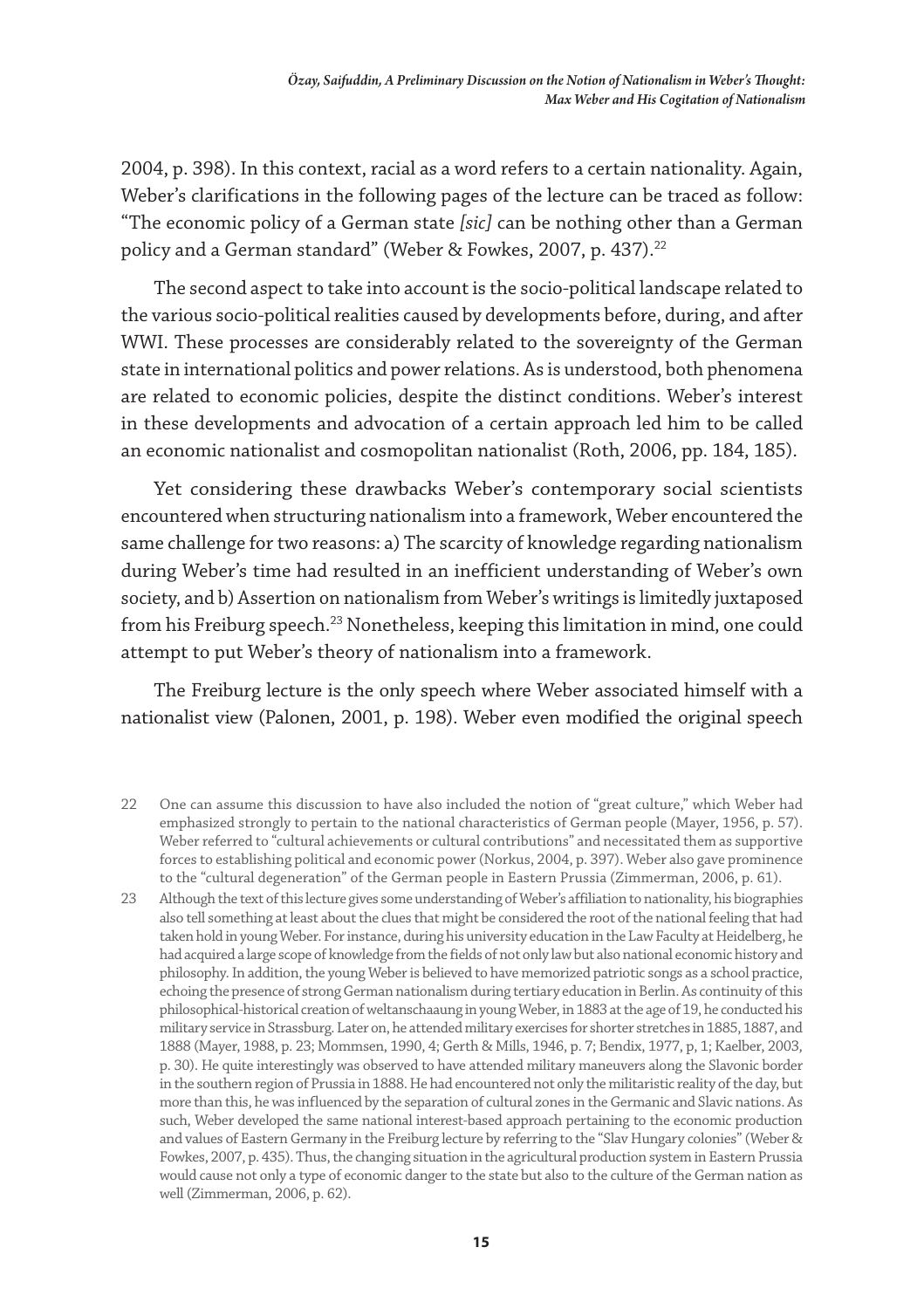himself in its published version. The title of the work was replaced with a new one, and he made some additions over the course of time. The original title was "Nationality in Domestic Economies" and the latter title was "'The Nation State and Economic Policy." The modification was necessary because he had left out the methodology section in the original speech, a section he included in the published form where he discusses three main topics (Bellamy, 1992, p. 500; Aldenhoff-Hübinger, 2004, pp. 144–145).

In 1918, Weber wrote a newspaper article showcasing his surprising anti-nationalist views. This could have been a result of WWI, where he had witnessed the trauma of nationalism. His transition from economic nationalism has caused Weberian scholars to question its significance. For instance, Palonen explained it through two aspects, first as an economic system that protects the rights of German people and then as one that accomplishes this though political means. Weber moves forward by proposing that, in order to attain the end result of economic nationalism, the interests of a few German landowners who hire cheap Polish labor must be overcome. So, what made Weber change his view from being nationalist to anti-nationalist? One should note not everyone had agreed with this transition, though. For example, Mommsen, could find no clue as to what had been able to reduce his view to anti-nationalism after reading Weber's post-war writings. Yet, Palonen argued that a different conclusion can be reached by scrutinizing Weber's different vocabularies. One such method is the method of redescribing rhetoric. Weber's goal can be understood by going through the expressions that are analogous to nationalism. After all, Max Weber was one who wrote ambiguously. One of the words he used was chauvinism. While reading Weber, one can easily be misguided to conclude that he had not been opposed to nationalism in his post-war writings. However, his mentions of the many extreme consequences of chauvinism can safely be said to show that he had not been proposing but rather opposing all nationalist views in national policies (Palonen, 2001, p. 202).

### Weber as an Advocate of the German Nation

From a general perspective, Weber was observed to have developed an interest in the concept of nationalism during two distinct spheres in his lifetime. In another sense, these epochs can be separated in relation to his illness: pre-illness between 1897 and 1902 and post-illness.<sup>24</sup> How and to what scale his illness impacted his

<sup>24</sup> He was just recovering from his illness in 1903. Before 1903, Weber's works were mostly about legal and economic issues (Barbalet, 2001, p. 127). This 10-year period is known as the Lost Decade and had resulted in a hiatus of scholarship in Weber's life. However, the pre-illness period included the publication of a book developed from his dissertation titled "The History of Commercial Partnership in the Middle Ages" (Kaelber, 2003, pp. 27–28).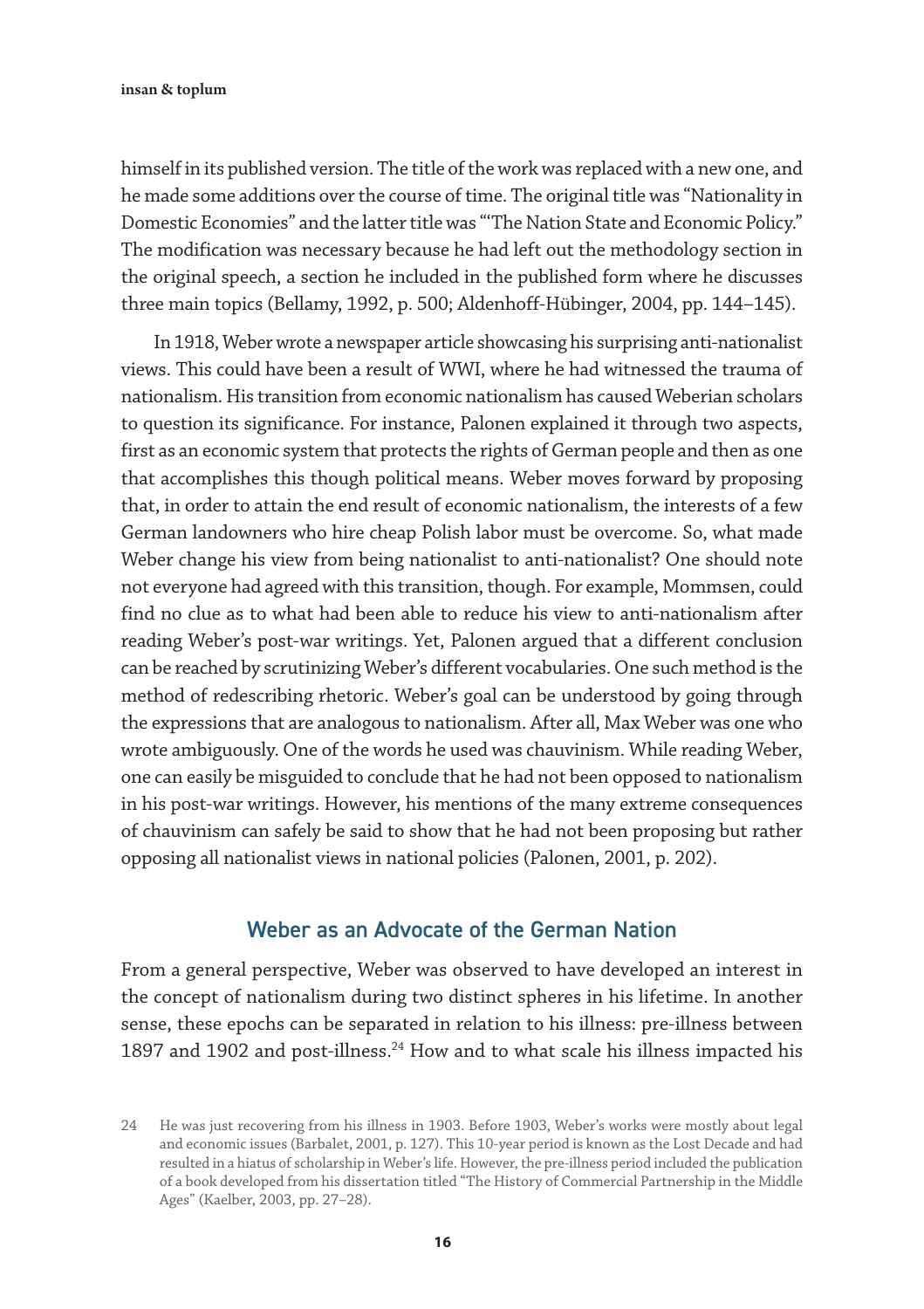sociological thought is yet to be scrutinized alongside the changing nature of the political conditions in Germany starting in 1871 up to the first part of the 20<sup>th</sup> century (Mommsen, 1990, p. 5; Bellamy, 1992, p. 499).

The material in the Freiburg lecture appears to have been compiled from his field works where at the start of the 1890s he had applied a questionnaire study regarding the conditions of rural laborers as a part of the *Verein für Sozialpolitik* [Association for Social Policy] and dealt with the social problems of the time in Imperial Germany (Roth, 1978, p. xlvii; Barbalet, 2001, p. 128).25 Through this questionnaire study, Weber had reached the conclusion that, unless certain policies were not implemented, the changes happening in rural societies would cause a disastrous result similar to what had happened to the Roman Empire (Roth, 1978, p. xlviii). What makes his 1895 lecture quite interesting is that he shared the general sociological opinions of the nation based on some empirical data from the Western part of Prussia (i.e., East of the River Elbe); this was no doubt closely connected to Germany's sociopolitical status at the time.26

Upon taking a closer look at the notions of nation and nationalism, two distinct phenomena appear. The first is related to the advocacy of German peasants in the agricultural economy as embodied in his inaugural 1895 lecture. His argument covers class establishment through the intentional and unintentional approaches of the *Junkers*27 who wished to recruit cheap labor from the Polish migrants and peasants. He seems to have positioned himself against this not only because this potentially novel class structure would cause a deficit in the economic policies of the state but

- 25 Weber was affiliated as a member in this institution in 1888 (Roth, 1993, p. 151). These research processes marked the importance of sociological methodologies Weber held back from commencing his early studies in economics. He propounded on Agrarian economy in East Elbe in his 1895 lecture. The Protestant Ethic thesis was published first in the form of articles focused on economic activities and the values of the social groups such as German-Polish peasants and Protestants and Catholics (Weber & Fowkes, 1980, pp. 429, 430; Scaff, 1984, p. 193; Barbalet, 2001, pp. 127–128).
- 26 Germany faced an agricultural problem in the last decades of the 19<sup>th</sup> century. Although the government had approved a free-trade policy, the global situation had stopped favoring German producers. This global change also caused certain unexpected developments in the form of the migration of foreign labor, which disproportionately decreased the populations of German peasants in certain areas (Bendix, 1977, p. 13). This was the reality Weber was focusing on in his first PhD dissertation and highlighted later on during his 1895 lecture.
- 27 The petty land owners who encountered some difficulties owing to the Bismarck's anti-economic liberalism and policies of protective tariffs (Mayer, 1988, p. 19; Roth, 1993, p. 151). Thus, those who had manors were looking for cheap labor from the Polish and peasants owing to certain geographical and agricultural degradations that reinforced the migration of German peasants in Western Prussia. Weber in his lecture asserted the problematic situation of the German middle class (*Junkers*) in Western Prussia would cause dissatisfaction with national interests (Barbalet, 2003, p. 129). However, Weber in another article had a similar but deeper discussion, arguing that estate owners lacked capital, and peasant-farmers held smaller parcels of land that did not facilitate machinery (Weber, 2006, p. 210).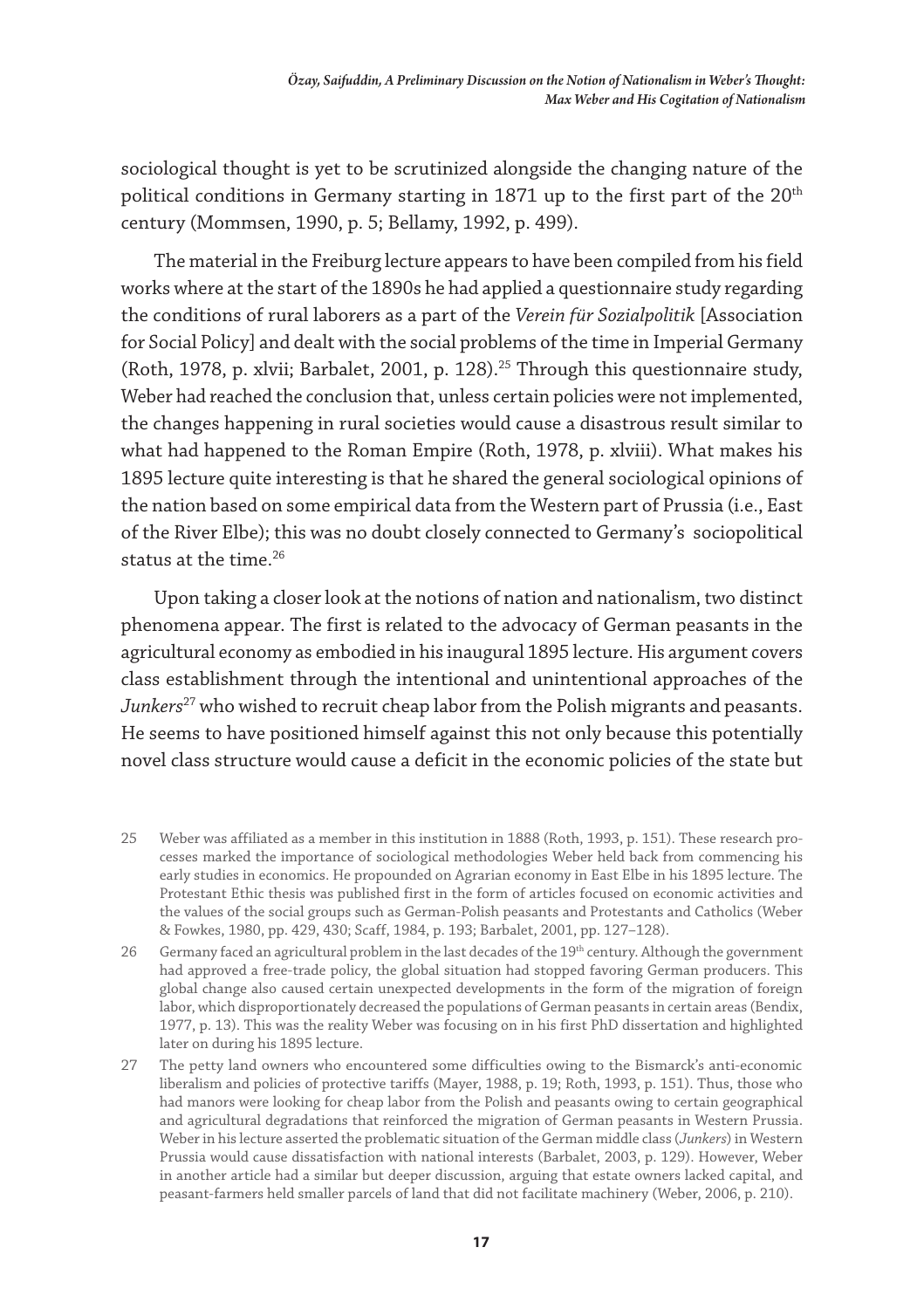also because of other reasons such as migration, a decline in the German population, and the potential of losing their *Vaterland* [fatherland] to foreigners (Weber & Fowkes, 1980, p. 433; Barbalet, 2001, p.131).<sup>28</sup> This study can assert that Weber had become implicitly detached from two distinct problems. One was the economic attitude of the *Junkers*, and the other was the potential threat of Polish migrant groups' involvement in revolutionary types of movements in German lands. The latter is assumed to have caused anti-Polish prejudices to reignite (Roth, 1993, p. 149).

During this time, the people witnessed the German state's active foreign policy after consolidating its political power by unifying in 1871, leading to the first modern nation-state of Germany under the reign of Otto van Bismarck (Judson, 2011, p. 499). Meanwhile, Weber's intellectual activities before, during, and just after WWI should also be considered as a new phase contributing to the concept nationalism. Beyond all these aspects was the reality of ideological clashes in Europe at the time (i.e., communism and nationalism). While the former was developed as the venture of Karl Marx and Friedrich Engels, who had proposed communism as the salvation for all labor classes throughout Europe (Llobera, 1998, p. 13), nationalism became the antithesis to communism and attained a significant place in state policies throughout Europe, including in Germany.

Because the competition among the industrialized states to gain sovereignty of new colonial territories for the purpose of acquiring certain raw materials to expand production and markets for selling the outputs, Germany became increasingly involved with the colonialization process in the 1890s. Weber also vindicated liberal imperialism, which supported his country's colonial engagement. As a continuity in this regard, Weber proposed a new political party to establish bourgeois freedom in 1905. Weber's advocation of liberal values is related to his general sociological view of modernity, which he defined as an "iron cage"29 owing to the increasing level of rationalization and bureaucratization (Bellamy, 1992, p. 499).<sup>30</sup>

<sup>28</sup> An almost similar development occurred some years after this lecture (1903) with the preparation of a bill that Weber argued would create just a handful of rich possessing "accumulated land and capital," engender German peasants being driven out, and invite in the Slavs (Barbalet, 2001, p. 139).

<sup>29</sup> "Puritanism played a part in creating the 'iron cage' in which modern man must exist" (Parsons, 1992, p. xviii).

<sup>30</sup> Weber's political stance in 1887 while young was to critically approach the Progressives' opposition to the very modest colonial policy of the 1880s (Mommsen, 1990, p. 13). Almost a decade later, a salient discussion on building a large fleet for this particular colonial engagement had occurred (Roth, 1993, p. 151).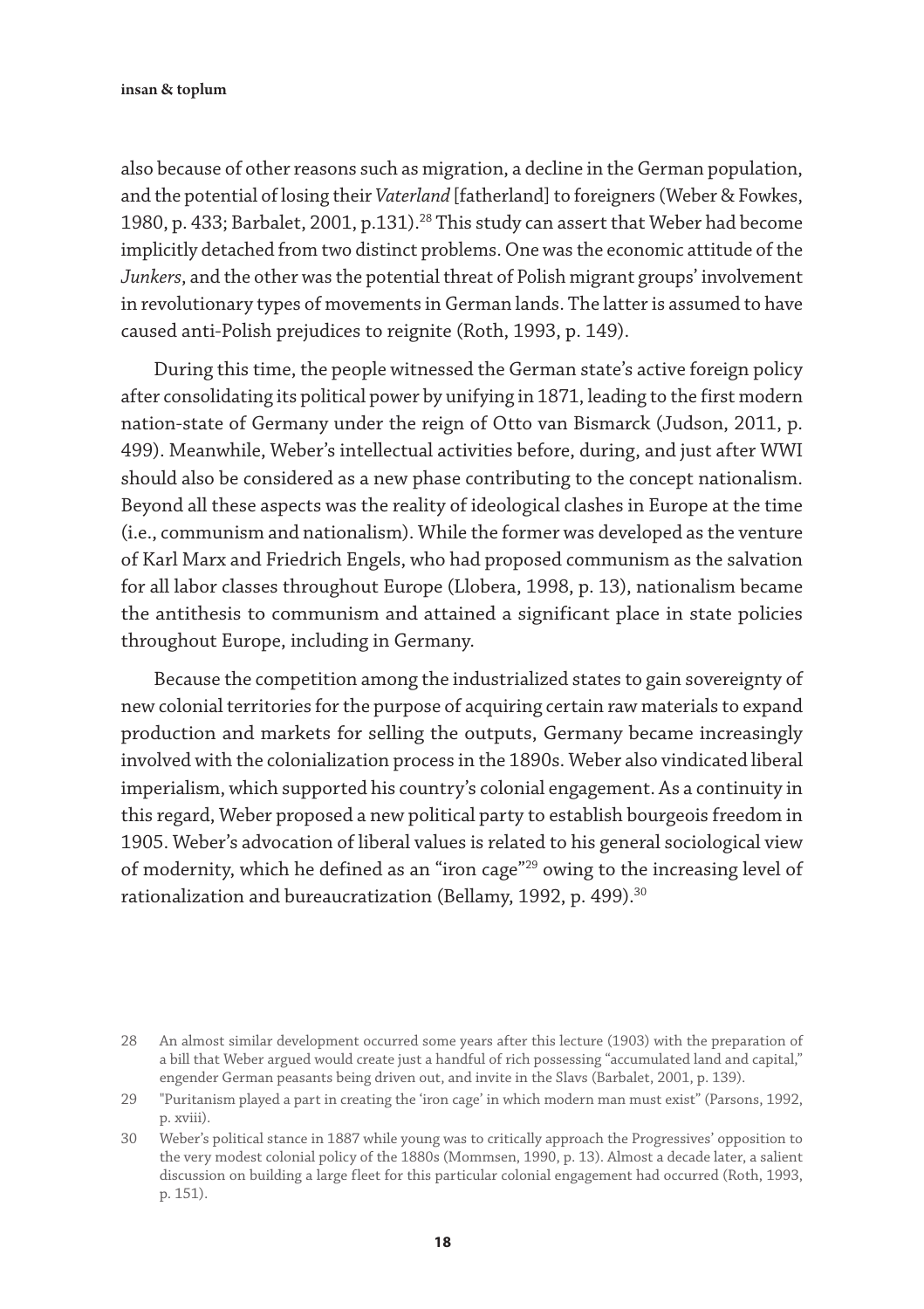# **Conclusion**

The novelty this article brings is an overview to the concept of nationalism and puts this forth in line with certain socio-political changes during Weber's lifetime in particular that occurred in the "forms of agricultural enterprise and the tremendous crisis in agriculture," as Weber himself had mentioned since the beginning of his sociological thought until his death in 1920 (Weber & Fowkes, 1980, p. 434). Weber's idea of nationalism came up in his 1895 Freiburg lecture as a professor of economics, which was an academic presentation given after he completed his doctorate in economics at the University of Freiburg (1894); he later on developed this concept on his own (Gerth, & Mills, 1946, p. 11; Mayer, 1988, p. 38). Although this lecture is not often circulated among social scientists, some scholars have referenced it to deduce Weber's ideological stance.

In this regard, the Freiburg lecture may no doubt be asserted as a milestone in Weber's academic career. Throughout his doctoral studies and after acquiring his doctorate in Economics, he raised significant interest in economics and dealt with this concept when engaging the structure of agrarian societies, commencing from agrarian economy in Roman times to contemporary situations such as Western Prussia. Through his field works in this region between 1892-1893, he completed his second doctorate and gained the title of Chair of Economics. Because his lecture was a requirement for academic tradition, he appears to have been expected to prove himself with a novel argument.

Though Weber's position on nationalism may sound puzzling to many, he was one of the first to propose it as a concept. For Weber, this concept was something too obscure, a power whose conceptual clarity could not be easily gained. Starting from 1895 until WWI, Weber had espoused variegated forms of nationalism. However, this can be justified once again by saying that his views were subject to change based on political situations (Aldenhoff-Hübinger, 2004, pp. 146-147). From 1895 onward, he was a supporter of nationalism and a nationalist himself; after WWI, he propagated to a non-nationalist image of Germany. During Weber's later years, drastic political changes had occurred, and these changing circumstances entailed revisions in his thought (Bellamy, 1992, p. 499). In this context, one may argue that his presence first during and after the War in Vienna and then later on in Munich had contributed much to his developments regarding the new ideas of nation and nationalism (Sell, 2017, p. 317), mostly as a result of crucial changes such as the defeat of the Germans in the War. However, his long period of mental illness had likely hindered him and not allowed him to be able to engage in the political developments either in Germany or in Western Europe compared to the 1890s.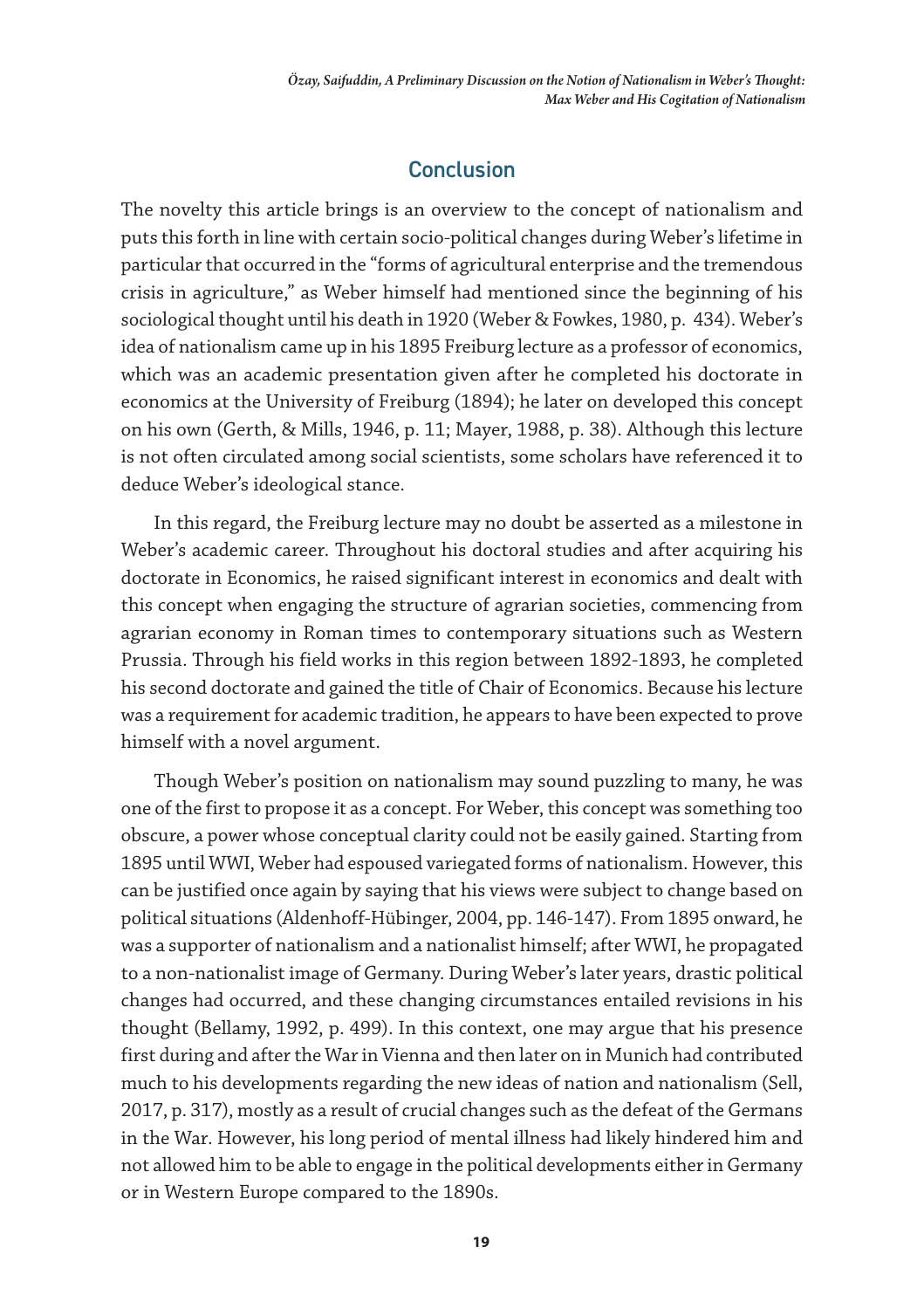Weber was unable to posit himself in one particular stance in his argument on nationalism. Due to volatile sociopolitical conditions, Weber instead took distinct stances at various times of his life. As this paper has brought briefly to the fore briefly, Weber's views are understood to have not been completely detached from his surroundings in spite of his many conflicting views on nationalism. As a social scientist, his main concern was society and its changing nature through the eyes of economics due to his preoccupations as an economist.

All of Weber's efforts at comprehending the social phenomenon of nationalism have been revived in recent decades due to political changes and the growing notion of nationalism in contemporary societies. While interest in Weber's works was triggered by introducing them to the Anglo-Saxon world, distinct evaluations have emerged, particularly regarding his notion of nationalism. Although some researchers seem to have developed a sort of bias against Weber's stance and others have been prone to label him as a'nationalist by simply assessing his statements in the 1895 Freiburg Lecture, importance is had in taking the drastic changing processes of Weber's course over time into consideration.

## References | Kaynakça

Adair-Toeff, C. (2019. Max Weber and the 'Prussian Geist'. *Max Weber Studies*, *19*(2), 225–245.

- Aldenhoff-Hübinger, R. (2004). Max Weber's inaugural address of 1895 in the context of the contemporary debates in political economy. *Max Weber Studies*, *4*(2), 143–156.
- Anderson, B. (2006). *Imagined communities: Reflections on the origin and spread of nationalism* (Revised ed.). Verso.
- Ay, K. (2004). The meaning of honour in Weber's concept of the nation. *Max Weber Studies*, *4*(2), 221–233.
- Barbalet, J. M. (2001). "Weber's Inaugural Lecture and Its Place in His Sociology", *Journal of Classical Sociology*  (JCS), Vol. 1, No. 1. (127-150).
- Bendix, R. (1977). *Max Weber: An intellectual portrait*. University of California Press.
- Bendix, R. (1988). *Max Weber: An intellectual portrait*. Routledge.
- Bergstraesser, A. (1957). Max Webers Antrittsvorlesung in Zeitgeschichlicher Perspektive. In *Vierteljahrshefte Für Zeitgeschichte* (3rd ed.). 5 Jahrgang.
- Blum, F. H. (1944). Max Weber's postulate of 'freedom' from value judgments. *American Journal of Sociology*, *50*(1), 46–52.
- Brechtken, M. (2004). "Max Weber: A family portrait. *Minerva*, *42*, 445–450.
- Church, J. (2011). *Hegel on political identity: Patriotism, nationality, cosmopolitanism*. Retrieved from: htpps:// ndpr.nd.edu/reviews/hegel-on-political-identity-patriotism-nationality-cosmopolitanism
- Gerth, H. H, & Wright Mills, C. (1946). *From Max Weber: Essays in sociology*. Oxford University Press.
- Golovin, N. (2019). "Max Weber and the great war: Personal opinions and essays as historical sociology. *Centre for Fundamental Sociology*, *2*, 138–145.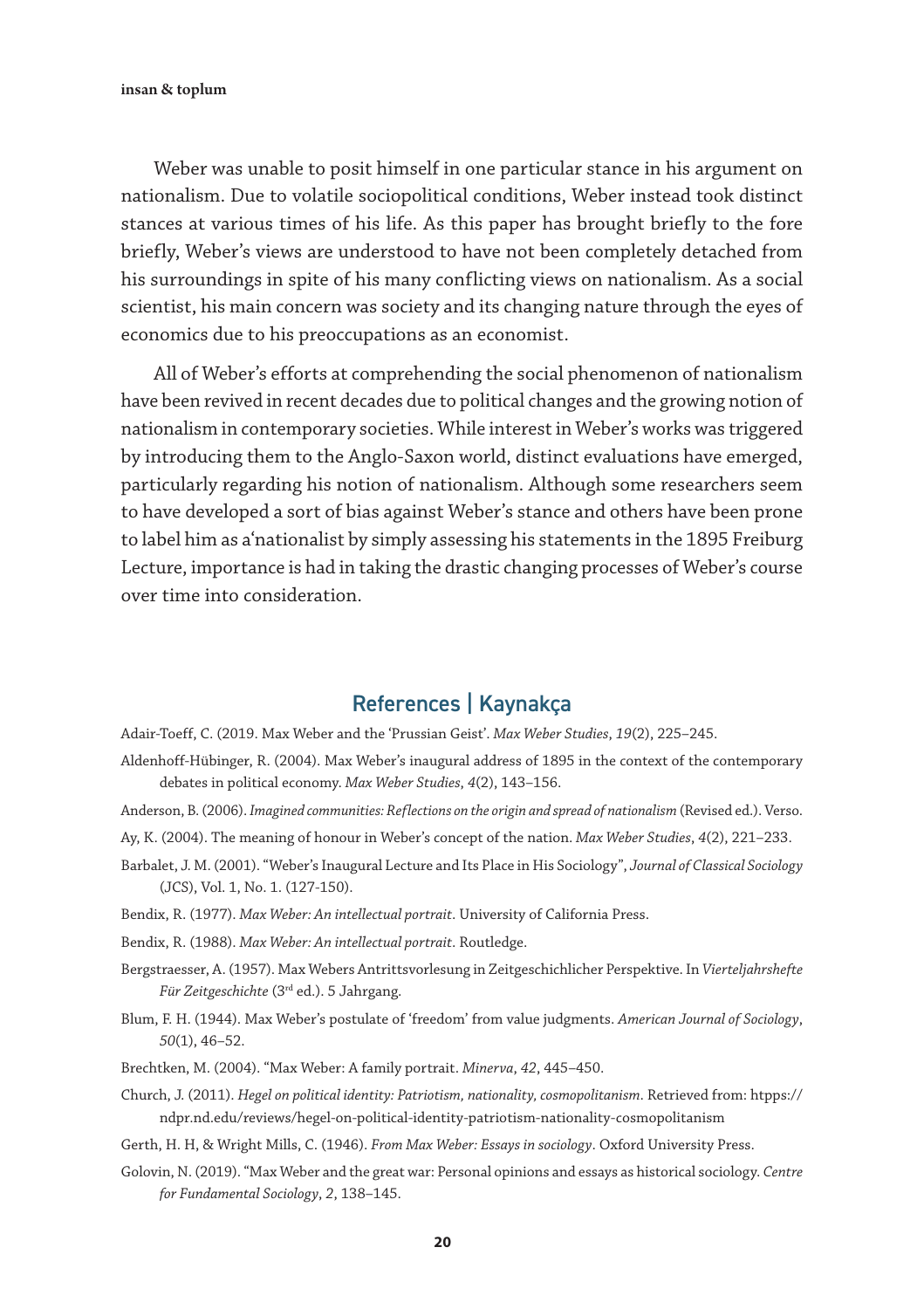- Heinrich T. (1915). *Treitschke's history of Germany in the nineteenthy century* (Eden and C. Paul, Trans.; Vol. 1). Jarrold&Sons.
- Hopkins, N. (2007). "Charisma and responsibility: Max Weber, Kurt Eisner, and the Bavarian revolution of 1918. *Max Weber Studies*, *7*(2), 185–211.
- Judson, P. (2011). Nationalism in the era of the nation state, 1870-1945. In *Oxford Handbook of Modern German History* (pp. 499–526). Oxford History Faculty Works.
- Kaelber, L. (2003)."Max Weber's dissertation. *History of the Human Sciences*, *16*(2), 27–56.
- Kim, S. (2002). Max Weber's liberal nationalism. *History of Political Thought*, *23*(3), 432–457.
- Llobera, J. R. (1987). Nationalism: Some mythological issues. *JASO*, *18*(1), 13–25.
- Mayer, P. (1956). *Max Weber and German politics: A study in political sociology* (2nd ed.). Faber and Faber.
- Mayer, P. (1988). *Max Weber and German politics* (Vol. 4). Reprinted. Routledge.
- Mommsen, J. (1990). *Max Weber and German politics 1890-1920* (J. C. B. Mohr & P. Siebeck, Trans.). University of Chicago Press.
- Mommsen, J. (2006). Introduction. In W. J. Mommsen & J. Osterhammel (Eds.), *Max Weber and his Contemporaries* (pp. 1–21). Routledge.
- Mueller, G. H. (1986). "Weber and Mommsen: Non-Marxist materialism. *The British Journal of Sociology*, *37*(1), 1–20.
- Mueller, G. H, & Weber, M. (1982). Socialism and capitalism in the work of Max Weber. *The British Journal of Sociology*, *33*(2), 151–171.
- Norkus, Z. (2004). "Max Weber on nations and nationalism: Political economy before political sociology. *The Canadian Journal of Sociology*, *29*(3), 389–418.
- Palonen, K. (2001). "Was Max Weber a 'nationalist'? A study in the rhetoric of conceptual change. *Max Weber Studies*, *1*(2), 196–214.
- Parsons, T. (1992. "Introduction", In M. Weber (author), *The Protestant ethic and the spirit of capitalism* (pp. vii–xxvii). Routledge.
- Renan, E. (1992). What is a nation? In E. Rundell (Tran.), *Qu'est-ce qu'une nation?* Presses-Pocket.
- Riesebrodt, M. (2014, January 1-8). Religion in the modern world: Between secularization and resurgence. Paper presented at the *Max Weber Lecture Series*, Max Weber Programme, Badia Fiesolana, European University Institute.
- Roth, G. (1965). "Political critique of Max Weber: Some implications for political sociology. *American Sociological Review*, *30*(2), 213–223.
- Roth, G. (1978). Introduction. In M. Weber (Ed.) and G. Roth & C. Wittich (Trans.), *Economy and society: An outline of interpretive sociology* (pp. xxxiii–cx). University of California Press.
- Roth, G. (1988). History and sociology in the work of Max Weber. *British Journal of Sociology*, *27*(3), 306–318.
- Roth, G. (1993). Between cosmopolitanism and ethnocentrism: Max Weber in the nineties. *Télos*, *96*, 148–162.
- Roth, G. (2002). Max Weber: Family history, economic policy, exchange reform. *International Journal of Politics, Culture and Society*, *15*(3), 63–78.
- Roth, G. (2006). Max Weber's articles on German agriculture and industry in the Encyclopedia Americana (1906/1907) and their political context. *Max Weber Studies*, *6*(2), 183–205.
- Scaff, L. (1984). Weber before Weberian sociology. *The British Journal of Sociology*, *35*(2), 190–215.
- Schröder, J, & Whimster, S. (2013). Max Weber in Munich (1919/20): Science and politics in the last year of his life. *Max Weber Studies*, *13*(1), 15–37.